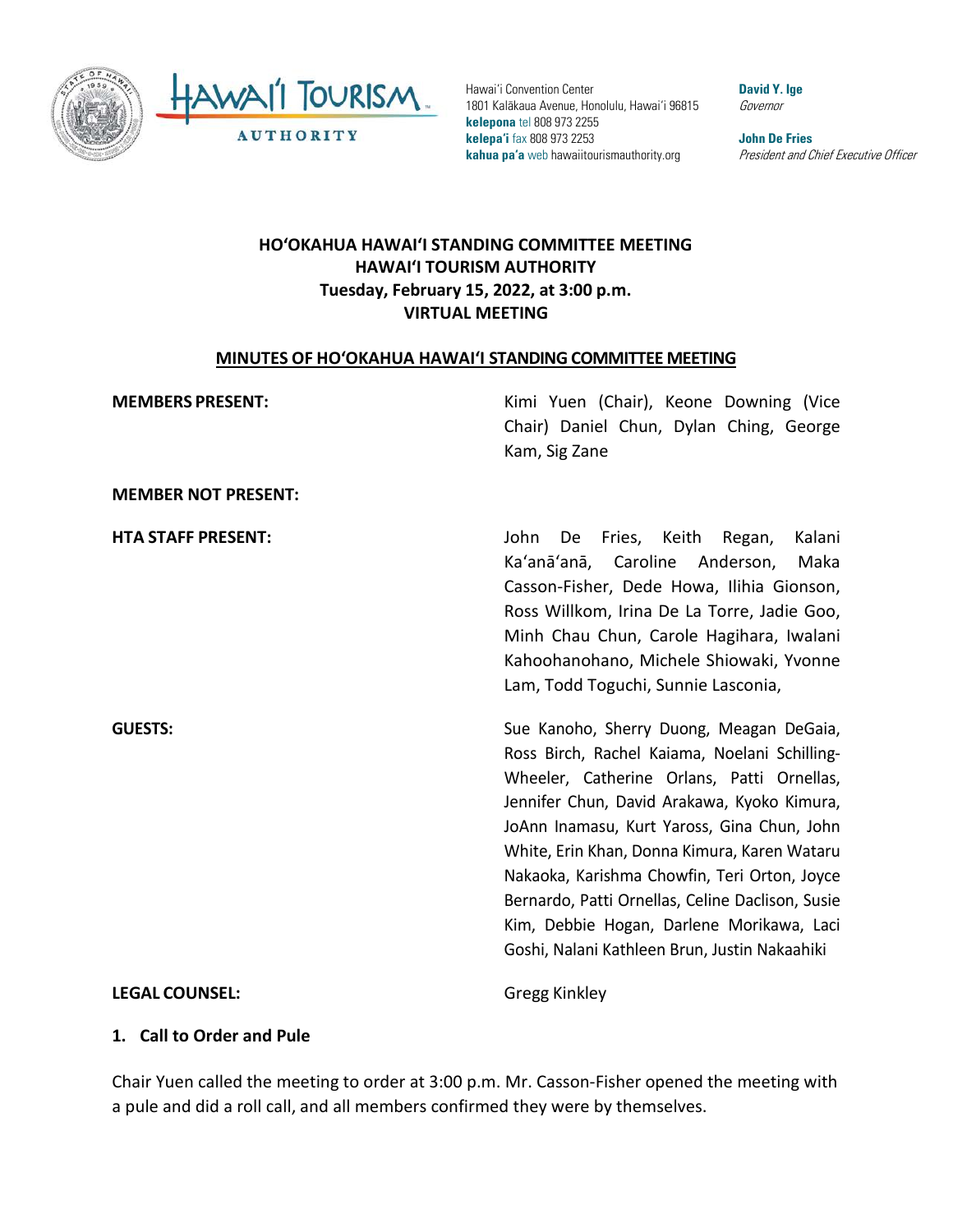#### **2. Approval of Minutes of the December 13, 2021, Meeting**

Mr. Kam made a motion to approve, and Mr. Chun seconded. Mr. Casson-Fisher did a roll call and the motion passed unanimously.

## **3. Updates from the Four Island Chapters and its Destination Managers on Key Projects/Activities for 2022**

Chair Yuen asked Ms. Anderson, Director of Planning, to go over the agenda item. She said the Destination Managers will be presenting 2022 activities. She thanked all the Destination Managers and Executive Directors of the island chapters, for being great partners in moving each island's Destination Management Action Plan forward. She said the presentations will share the hard work they have done and will be doing in 2022.

Ms. Kanoho, the Executive Director of Kaua'i Visitors Bureau (KVB), said they have done a lot in a few months since October 2021 and they are looking forward to the rest of the year. She handed it over to Ms. Ornellas, the Destination Manager of the KVB.

Ms. Ornellas shared a few of their 2022 key projects and activities for Kauaʻi. Their first project is the Mālama Kauaʻi videos - on the same lines as the Mālama Hawai'i videos, which focus on connecting the visitor with the culture before arrival and while on the island.

She said Mālama Kauaʻi is curated to educate and promote awareness of their culture and natural resources, with the focus on Kauaʻi specifically. She said there are videos in progress - Kauaʻi Museum, Mo'olelo Murals, National Tropical Botanical Gardens, Prince Kūhlō Park - they are all culturally based, and it is a grass roots effort and she hopes the videos will capture the essence of Kauaʻi and not only cater to visitors, but engage with the island community too. She said they are excited about the process.

She spoke about the Community Enrichment Program and with the support of the HTA she said they are able to fund 18 Kauaʻi specific events and an additional three statewide events that will take place on Kauaʻi. She said starting that weekend they have one of the awardees, the Waimea Town Celebration, which is a community event lasting over eight days.

She said many of their awardees are in the early stages of preparing for the events coming up in the next few months and the summer, so she thanked HTA for their support. She spoke about another key project, promoting Shop Local. She said Alakoko is a store that they hope will be a one-place-shop featuring products made by local crafters, vendors and artisans. She said they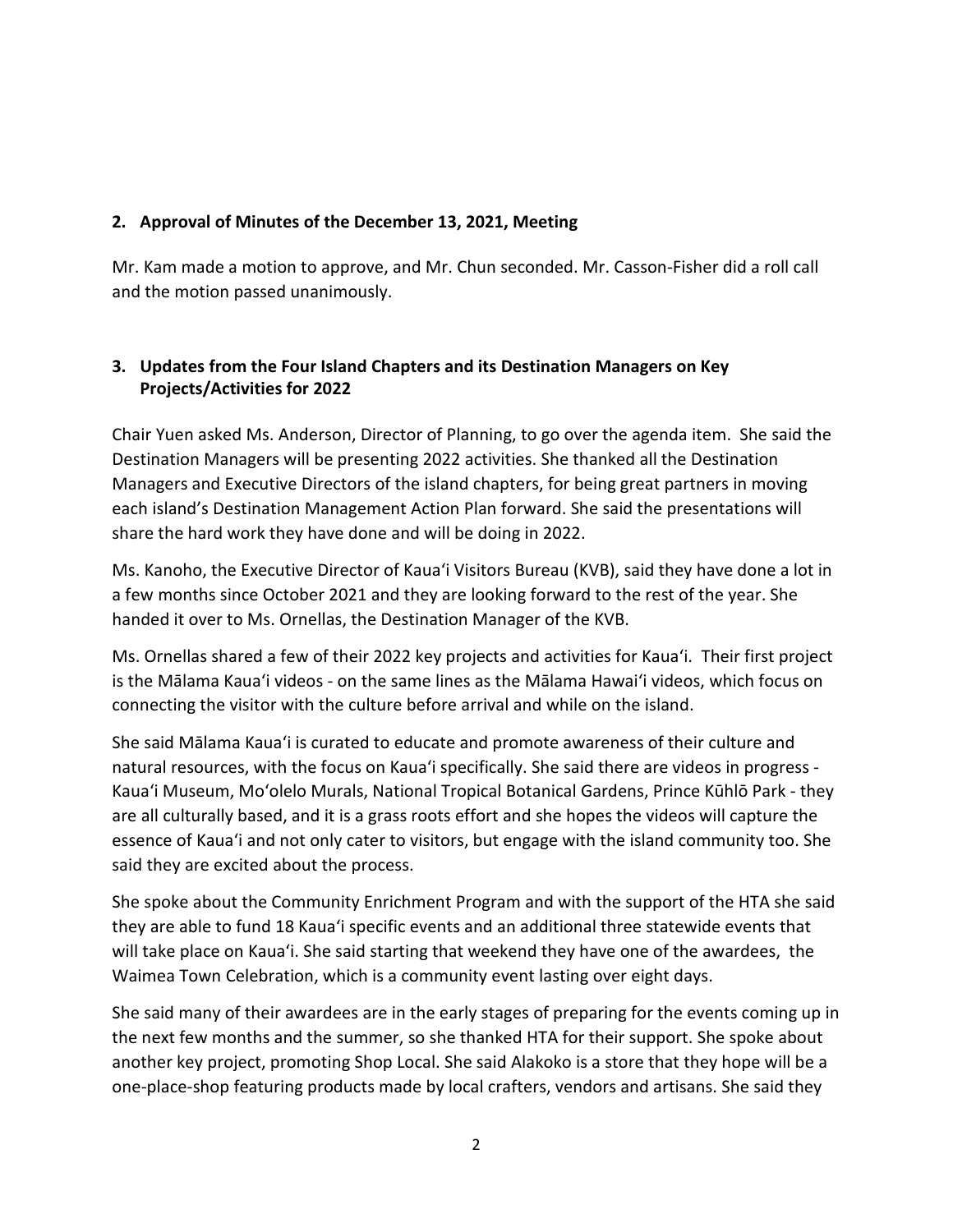also have a website featuring the products that are available to purchase online, and the Kauaʻi made products will be a part of the storefront. She said they have updated their website and it will continue to be updated to engage a more current and digital forward view on the Kauaʻi made products website.

She said to ensure the same messaging is conveyed, they are working with the State DLNR and County as a result of many illegal activities and the lack of permits, such as illegal wedding photography. A Zoom meeting will be held Friday, February 18, which will focus on best practices for commercial activity in State and County parts - the call will be recorded and posted by DLNR.

She shared some insights, their challenges and opportunities. She mentioned wildlife endangerment, and their challenges on how to best inform their tour operators and local fisherman on pono practices for recreation. She said she is currently working with the Kauaʻi representative to the Board for STAH (Sustainable Tourism Association of Hawai'i), Holo Holo Charters and they hope to have a meeting by May to address this with local fishermen and tour operators. They are hoping to work with DLNR to help move this forward and have a meeting for the specific topic.

For forestry management, the challenge is to advocate for intentional inspection and enforcement of camping and hiking gear. She is currently working with the Kauaʻi Invasive Species Committee (KISC) discussing how they can improve the procedures in place for hiking and the ROD (Rapid Ohia Death) problem.

For the cultural hui engagement, their challenge is not having a working relationship with an established hui of cultural leaders, advisors and practitioners on Kauaʻi; on the contrary, they have many supporting agencies that help. They are hoping they can bring a hui together, through the DMAP, which will help springboard all cultural activities on the island.

She spoke about traffic being a challenge on Kauaʻi and the opportunity to address the issue by joining the Energy Transitions Initiative Partnership Program (ETIPP) to focus on the east side of Kauaʻi. She said there are discussions to have an information center and mobility hub in Waipouli and she has already been in contact with the hui who is in the process of working on the project.

Ms. Duong, the Executive Director from the Maui Visitors Bureau, said they are excited to have the opportunity to share their progress with Maui Nui DMAP. She said Ms. DeGaia has been with them longer than the other DMAP managers and has made great strides - being with them for six months and doing a great job.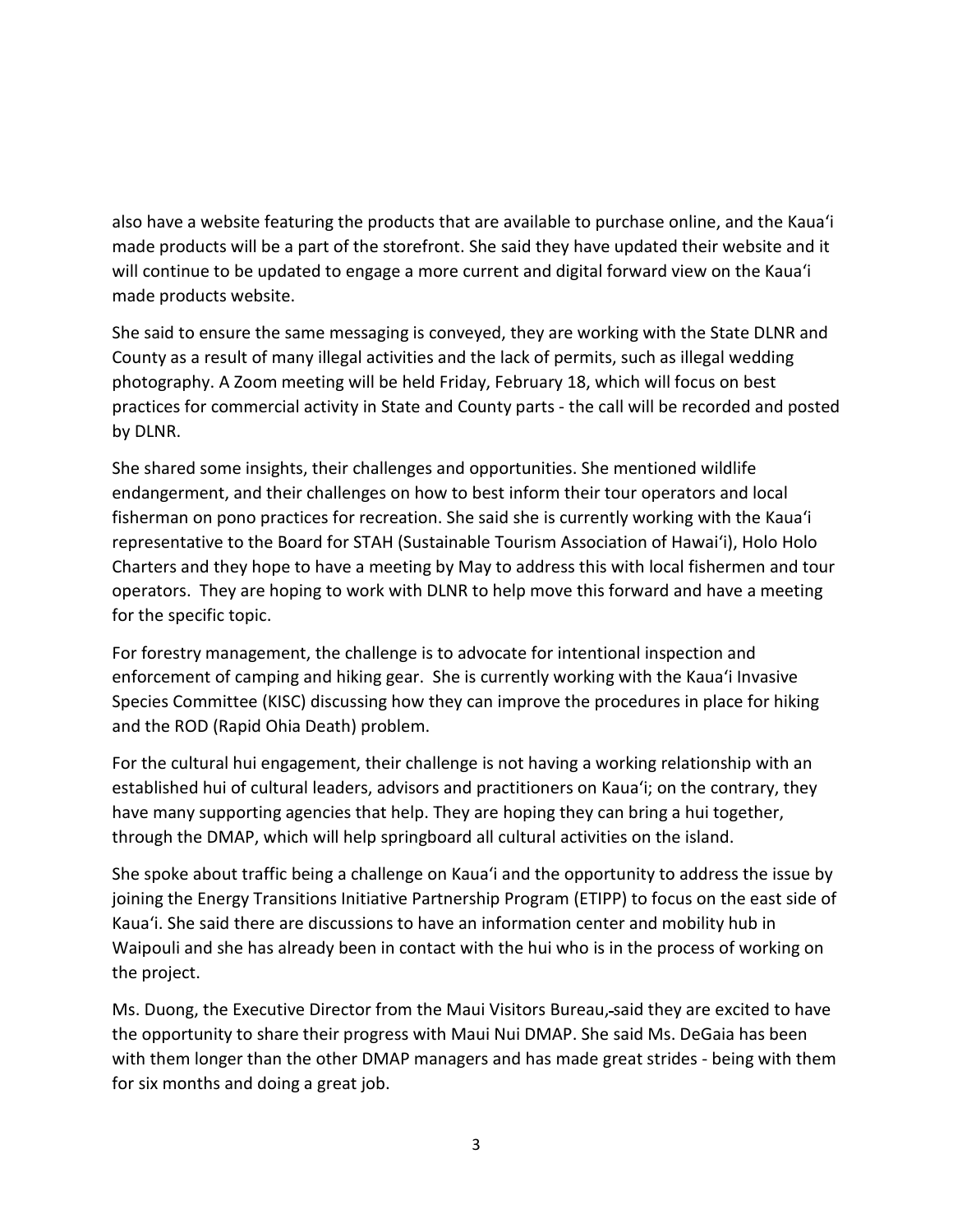She turned it over to Ms. DeGaia, the DMAP manager. Ms. DeGaia thanked everyone and said she is excited to share some of the work they have been doing at the Maui Visitors and Convention Bureau. She started with Maui DMAP Action B.1, which involves promoting Hawai'i's sunscreen law and educating visitors about proper sunscreen being used through visitor education programs.

She said the main thing they will be doing in the coming months is seeking to install Raw Elements mineral based sunscreens at several locations throughout Maui, Lāna'i and Moloka'i. They will be free for visitor and public use and placed in conspicuous places, which is a win for the 'āina, for coral reef ecology, and for the public at large. They have learned that free samples of the product drives long term positive consumer behavior, so it will help their retailers as well. This product helps the coral reef to rebound, regrow, and come back, even after 90 days of limitation of chemical sunscreens being in the water - great for industry, coral reefs and residents. She said they will be working with DLNR and County on it.

Action B.4 of their DMAP calls for providing incentives to the industry to reduce their ecological footprint. It is similar to mineral based sunscreen dispensers they are installing through the partnership with the Surfrider Foundation, and will also be partnering with them for their Rise Above Plastics program to reduce single-use plastics among condo vacation rental complexes as well.

Action B for Maui's DMAP - the overarching action - pertains to funding programs that protect the health of their oceans, freshwater, land-based ecosystems and biosecurity in general.

She said later in the year as a follow up to the capacity building workshop study, HTA will be putting out an RFP to local nonprofits in the East Maui area and seeking to award multiple nonprofits in the hope that they can provide and implement comprehensive community driven management plans to help manage hotspots and the issues that have arisen along the road to Hana and East Maui.

Ms. DeGaia said they are excited about the Mālama Hawai'i program in Maui Nui, and they are working hard to strengthen the program, as they believe it is an important way that they can channel tourism and visitors to be stewards of the land and unite with them to embody the value of Mālama that they all care about. She said in an effort to fulfil Maui Action D, which is to develop regenerative tourism initiatives, they have fourteen nonprofit partners in their Mālama Hawai'i program. She said in 2021 they hosted separate webinars to strengthen the program - one was for non-profits, and one was for industry. She said they are continually prospecting additional organizations to join the program.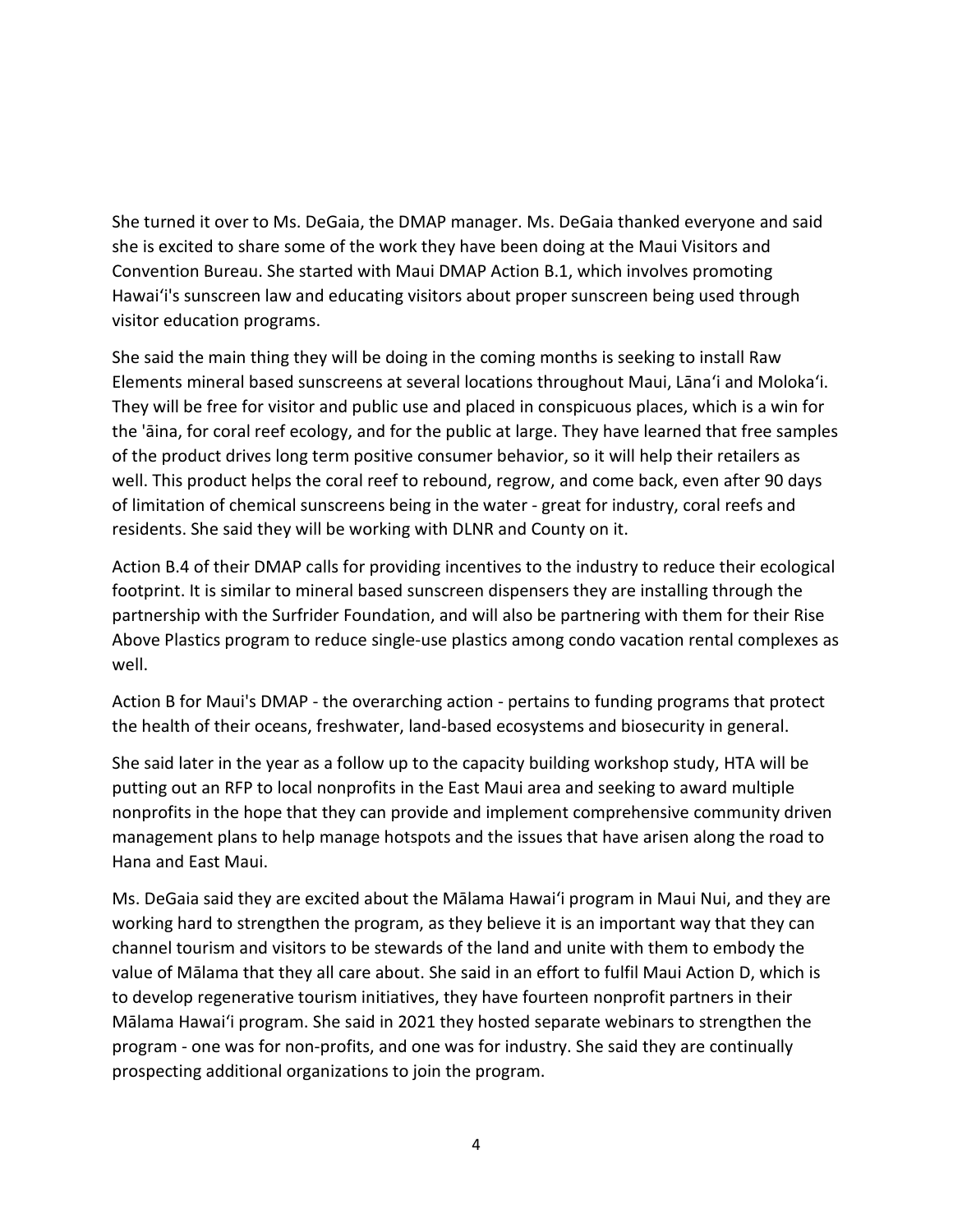She mentioned Leilani Farm Sanctuary - one of their non-profits in their program where visitors can help take care of farm animals that have been rescued and are in a sanctuary. She mentioned other participating non-profits who welcome visitors to engage in culturally based ecological restoration - beach clean ups, sea turtle nest watch and more unique opportunities. Ms. DeGaia shared Maui's opportunities and challenges - their challenges include ensuring longevity of programs through ongoing funding, and needing industry to have more involvement, embracing and owning the Mālama Hawai'i program. She said they are excited about the opportunities on the horizon which include fostering relationships with Hawaiian cultural practitioners. She said they believe it will be key to the success of implementing the Destination Management Action Plan.

For the Island of Moloka'i - Moloka'i Action C.1 is to form the Moloka'i advisory group, one of her highest priorities when she started her role in August 2021. She said the purpose of the advisory group is to provide messaging and guidance about responsible behavior when visitors arrive on the islands. She said they have ten members, all Moloka'i residents, on the advisory group, and they are very excited and want to be part of implementing the DMAP.

Moloka'i Action E.1 is about revitalizing infrastructure, which is on their radar. She said Moloka'i residents are passionate about the revitalization of the Mālama Cultural Park. She said it is in a key area that people pass through in the industrial area on the way to Kaunakakai town. She said they support the revitalization of Mālama Cultural Park, so they are engaged with G70 and in conversations with DHHL to support this so that it can be a positive place for residents, and visitors can interact in meaningful ways.

Moloka'i B.3 - supporting the Mālama Hawai'i program. She said currently they have one Mālama Hawai'i partner on Moloka'i, the Moloka'i Land Trust. She showed some photos from restoration work on the island and said they are in communications with Ka Honua Momona, 'Āina Momona, Hotel Moloka'i, and reaching out to Sustainable Moloka'i as well, in the hopes of bringing even more non-profit organizations into the Mālama Hawai'i family so that visitors who come to Moloka'i have many options to give back during their stay.

The opportunity and challenge on Moloka'i is building trust with the community. They are thankful for their Moloka'i advisory group, the value of transparency, being part of the process, and value whole community participation action. It is important to be a unified front as they recognize their needs and are doing their best to meet them, so they can build and earn trust.

She said they also value models of tourism with high community benefit and control. They see a lot of opportunity of win-win in the area where they can work with the Mālama Hawai'i program and all the actions in the DMAP to bring it to fruition.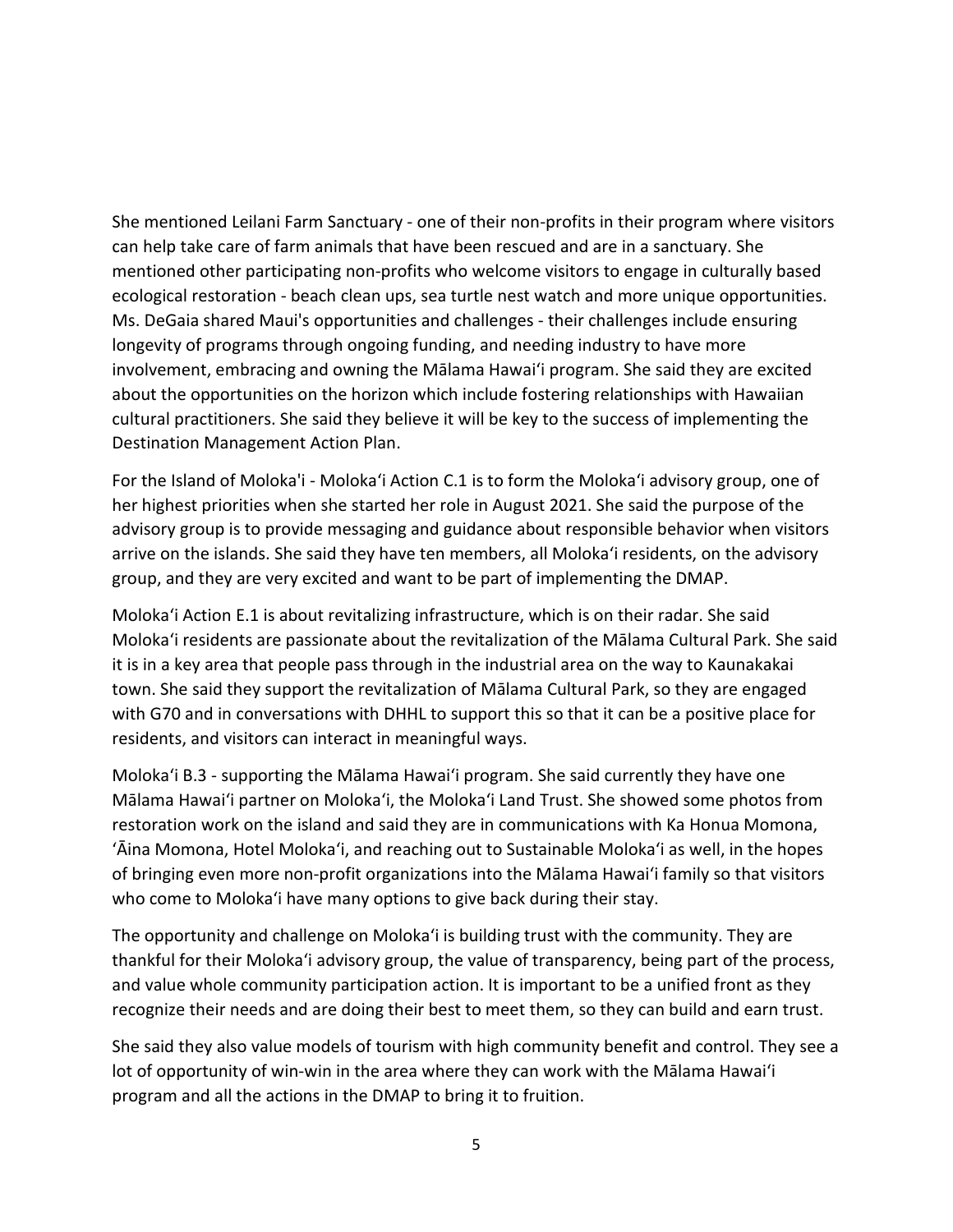She moved onto the island of Lānaʻi; similar to the island of Moloka'i Action E.1, which called them to convene with the Lānaʻi advisory group. She said their Lānaʻi advisory group has 15 members, all Lānaʻi residents. She said Action E in general is the heart of what the advisory group's work is for the island Lānaʻi and centers on promoting Lānaʻi City to increase spending that goes to residents and small businesses, and truly community-driven initiatives.

She said they met with the Lānaʻi advisory group and had a productive working session with them at the end of October where they brainstormed a new brand identity and the messaging to educate the visitors about who they are and who Lānaʻi City is. She said they shared the feedback at the Lānaʻi community meeting that they hosted. They received even more feedback, then went back to the advisory group, and will be working together with HVCB to create an update of brand identity for Lānaʻi that is fully in support of their local economy.

Lānaʻi Action E.2 and G.2 hit on a number of actions. She said they have developed a day trip call Mālama Lānaʻi, which is a service day trip as part of the Mālama Hawai'i program through Sail Trilogy's Blue 'Āina campaign. It will be a day trip that is open to visitors, including kama'aina visitors, where people can head over from Lahaina on Trilogy. She said they will receive food and beverage as well as ecological, cultural, and historical orientations before arriving and then be taken by Pūlama Lānaʻi to do ecological restoration work and learn more about the culture.

She said Hawaiian protocol will be woven throughout the experience as well so they can learn about the significance and importance of their Hawai'i cultural protocols. They will also have a chance to go to Lānaʻi City to shop and support the economy and said they are working closely with the Lānaʻi advisory group to come up with the messaging that is shared on the boat and throughout the experience. There will be a coordinated effort through the tri-partnership that they have with Sail Trilogy, Pūlama Lānaʻi and Expeditions Ferry.

Ms. DeGaia reported that they are also working to bring Lānaʻi Cat Sanctuary into the program working to save cats. She reiterated that it is also important with regards to conservation to protect bird species.

She said encouraging sustainable tourism practices on Lānaʻi is very important to residents. They are working with the Division of Aquatic Resources to support the 30x30 benchmarks and that conversations on this will begin over the summer. The objective will be to manage 30% of nearshore waters statewide by 2030. She said the call for them to be part of this comes from an informal group that hass arisen as an offspring of the Lānaʻi advisory group. The focus is to limit the use of commercial vessels going to Lānaʻi and the current state of snorkeling.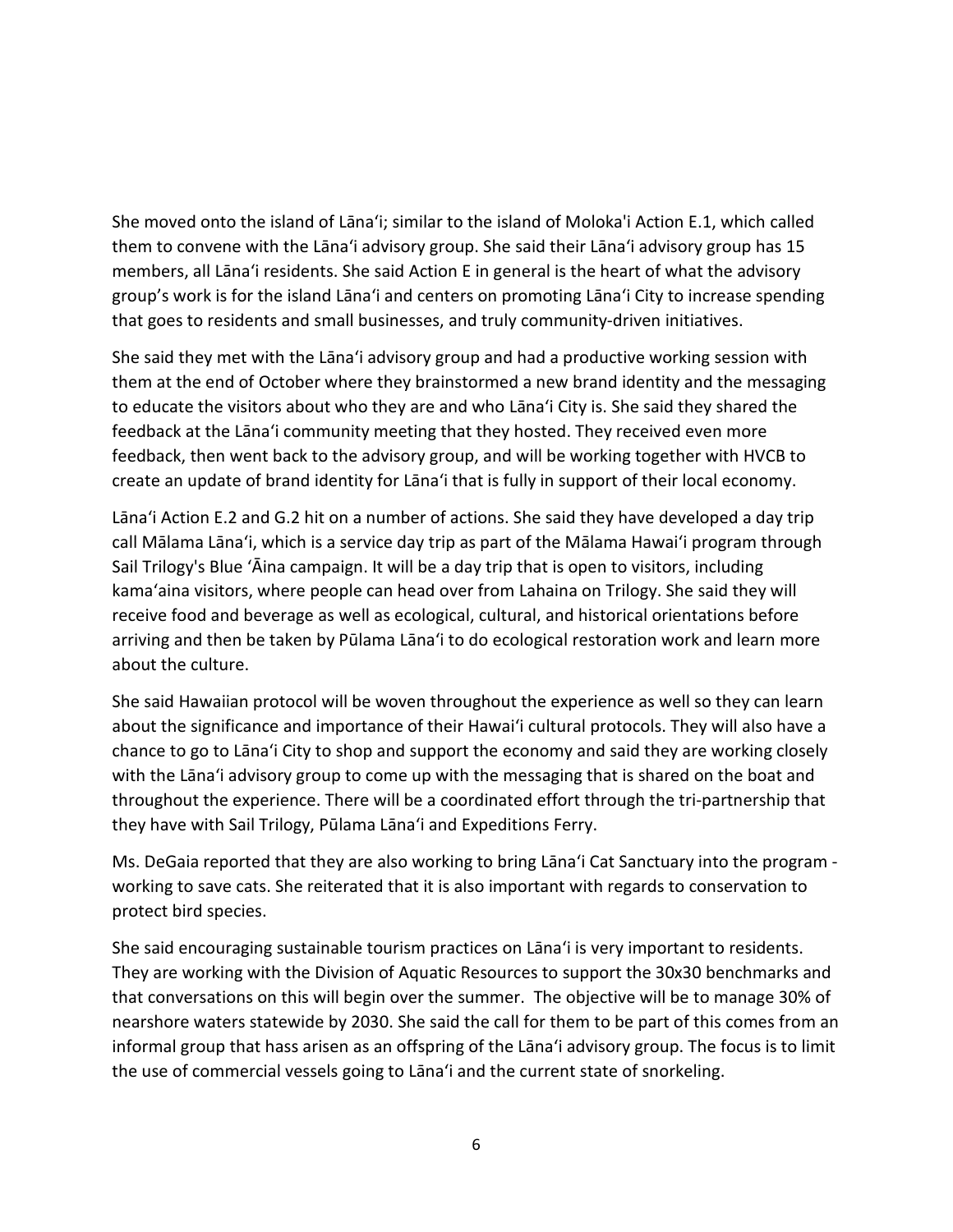The opportunities for the Lānaʻi DMAP have been very positive as they are building a strong relationship with the Lānaʻi community and building trust in a positive way so they can support the local economy and the 'āina.

For the challenges they foresee, as they embark on discussions with the Division of Aquatic Resources, they are expecting pushback from Maui commercial vessels as they seek to limit commercial snorkel activity in Lānaʻi waters, as part of respecting the wishes of the Lānaʻi residents.

Mr. Birch, the Executive Director from the Island of Hawai'i Visitors Bureau introduced himself. He said he echoes the sentiment of his sister chapters as they are excited and enthusiastic about the DMAP and their participation in it. He said they started their plan in early 2021, but they were not able to onboard a Destination Manager until mid-November, so they are pleased to have Ms. Kaiama on board with them.

He turned it over to Ms. Kaiama. Ms. Kaiama thanked everyone and said she is honored to serve. She began on November 15 to manage and support the actions identified by the Hawai'i Island steering committee, and their vision and foresight with the kokua of HTA. She said in the ten actions they came up with there are 43 subactions that focus on community and land-based education programs that protect and preserve natural resources in sacred places, preserves Hawaiian culture and values, and improves resident sentiment, and supports authentic visitor experiences.

Ms. Kaiama reported there are three specific focuses she is working on. First, Action A protects and preserves culturally significant places and hotspots. They are focusing on coming together and developing a community facility event/activity in specific areas.

She said they currently have the Pololū Valley Pilot project which is a good model for them to work with. The partnership with HTA, KUPU and DLNR and the community-based information, as well as the safety officers and stewards, are impactful and helpful in sharing information about the ahupuaʻa and surrounding areas, mitigating unwanted behavior, providing information that helps keep visitors safe and offers a base model for them to use for other community programs that they are going to be focusing on, including Waipi'o Valley, where community-driven conversations are underway.

She said they are excited to bring the communities together to talk about some of the concerns they have for Waipi'o Valley. They are in the planning stages, working with a moderator and group facilitator to allow the community to address key concerns and come up with solutions.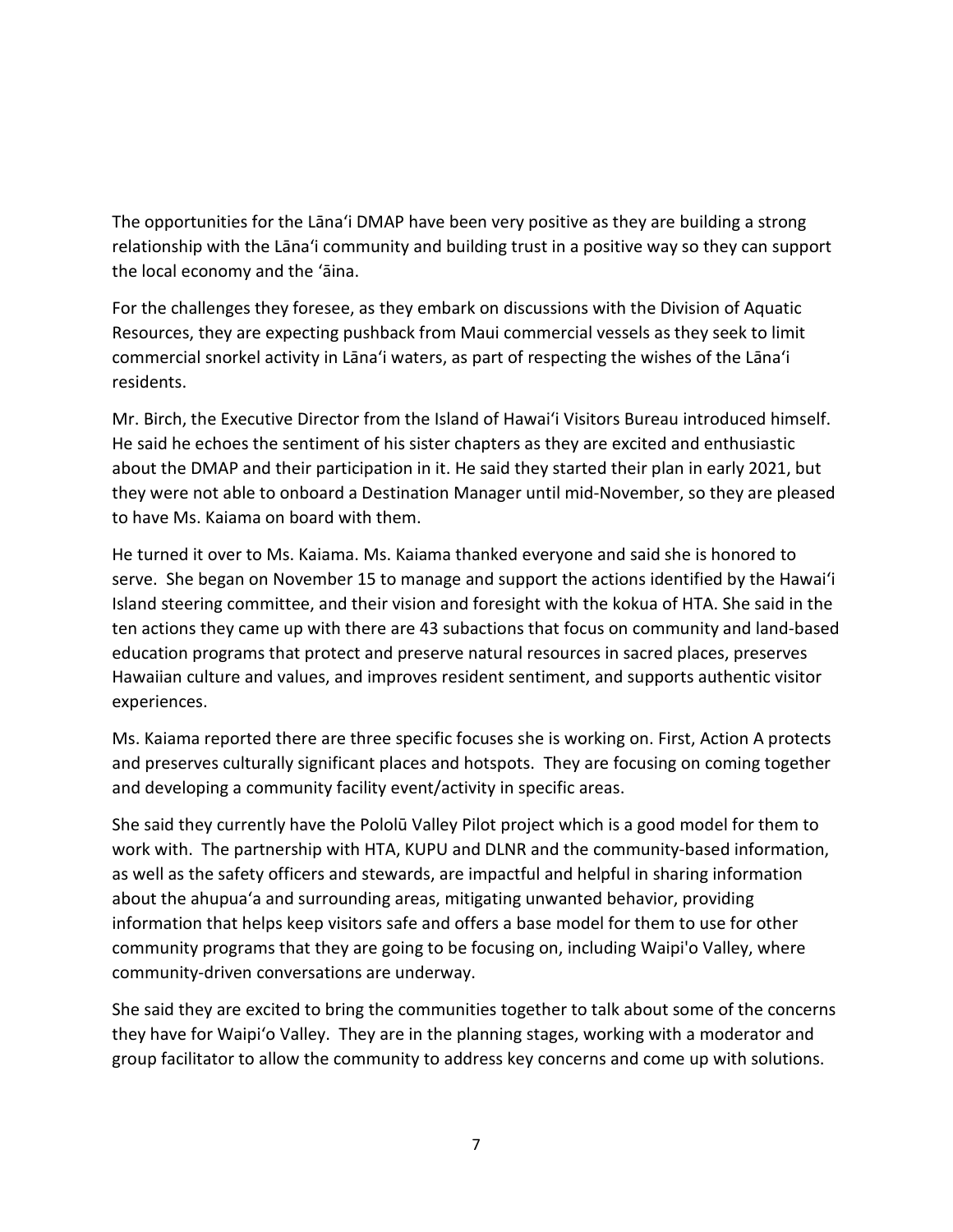She said they are also initiating dialogue with DHHL and beneficiaries about having community engagement for Papakolea Greensand Beach. She said much of the community work they anticipate will take time to nurture, coordinate and facilitate, maybe four months. This effort will foster change and encourage engagement with their communities and give opportunities for them to come together in the spirit of community to Mālama and Aloha 'Āina to address concerns.

Second, Action E creates opportunities for ongoing dialogue, communication and engagement between the visitor industry, government and communities to improve community-industry relationships. She said the Hawaiian Island Actions A and B emphasize preservation of Hawaiian culture and values in the travel and tourism industry for guests and kama'aina. She said it is important to understand and share what the communities are doing in providing workshops and training for guests and employees where the learning gaps are, and finding the resources and programs to fill the puka and communicate good words about what stakeholders collectively do to preserve and promote Hawaiian culture and values.

She said that is what they hope to do with the hotels and resorts on the Kohala Coast and Kona and the Hawaiian cultural practitioners, and to gain an understanding what land-based Hawaiian culture learning is occurring for visitors and employees. She said they are also doing Mālama Hawai'i, preparing for orientation for non-profit and for-profit voluntourism programs. She said it is a big push and effort for DMAP initiatives around Hawaiian culture and land-based educational programs for visitors and kama'aina to learn about their culture and communities.

She said they have not started on action J, to improve enforcement of vacation rental regulations, but have several ideas that they are working on, and they will be working with the County to learn about the vacation rental inventory, permitted versus and unpermitted, and to improve enforcement of vacation rental regulations.

Ms. Kaiama shared the opportunities on Hawai'I DMAP are to develop community consensus for managing natural resources, sacred places, and places they love, which includes going out to the community, having meetings where everyone can get involved in talking about solutions to problems and hotspots. The other opportunity is to develop the landscape of Hawaiian cultural programs for visitors and employees to understand what is out there and to communicate to stakeholders that there is a lot already going on in their hotel and hospitality industry, which promotes Hawaiian culture and values, and educates tourists and communities and kama'aina. Another opportunity is to develop networks of support for Hawai'i Island DMAP initiatives, where it is speaking to community, or through community enrichment programs, where they are encouraging more people to get to know about the DMAP initiative and the actions taking place on the island.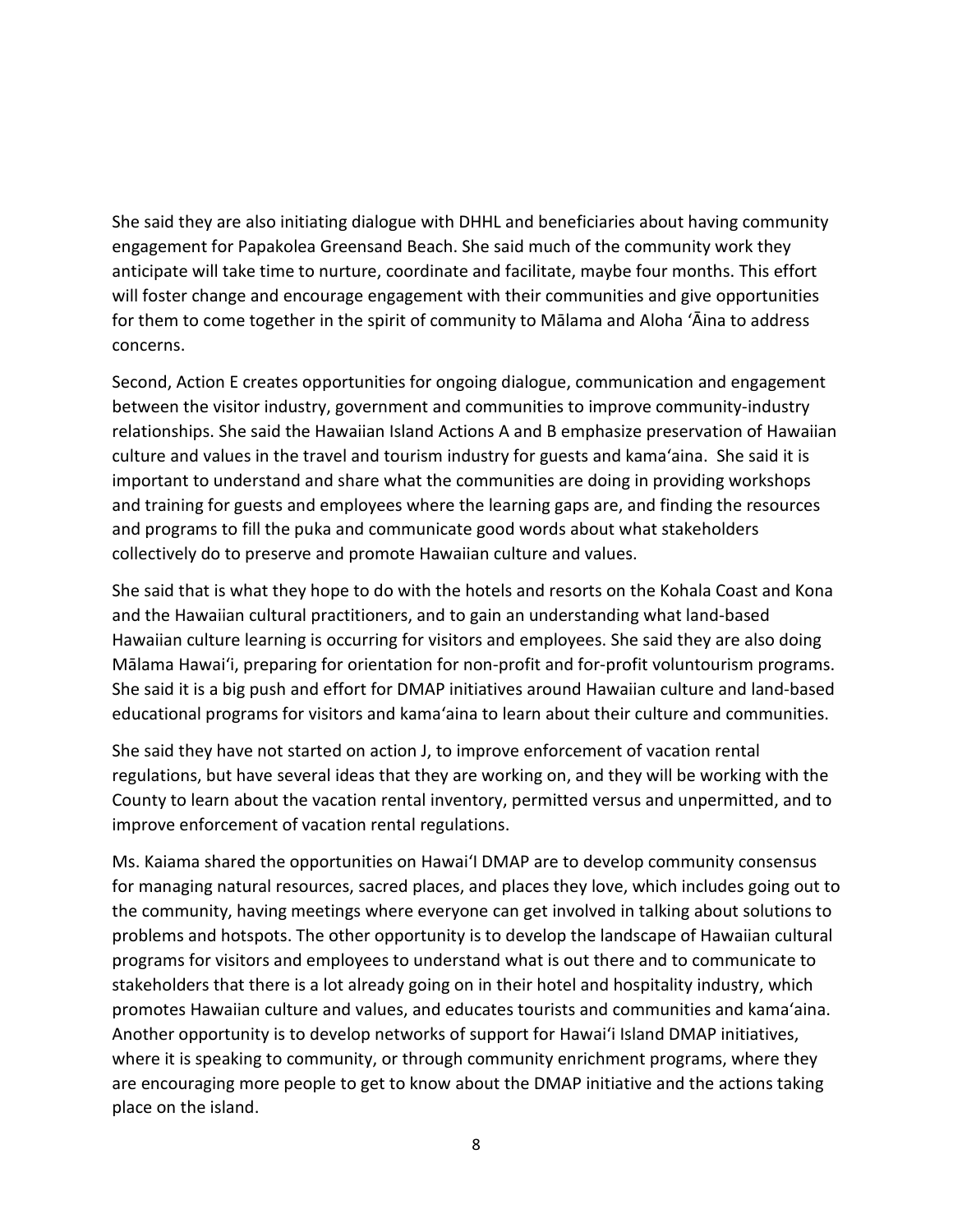Ms. Kaiama shared the challenges they are facing, looking for continuous support for current successful programs. One example is Pololū Valley and the importance of a self-sustaining programs. Programs like this need the community support to extend their longevity. She said what happens in that program will affect all the other programs going forward. She said they also need time to develop community consensus and programs to help communities identify the problems, come up with solutions and take action.

She said another challenge is that Hawai'i island is large, and travel is required to engage in the communities to understand the dynamics of distance and people getting involved.

Ms. Schilling-Wheeler, the Executive Director of Oʻahu Visitors Bureau, reported the Oʻahu DMAP was only recently finalized at the end of August and the Oʻahu Destination Manager started in mid-September. She introduced Ms. Orlans, the Destination Manager for Oʻahu.

Ms. Orlans reported the key projects they are working on for the Oʻahu DMAP, which focuses on Anchor Action I, managing the visitors' use of cars as transportation. She said they have been collaborating closely with the City and County of Honolulu. She said they had meetings with the Mayor's Office, who did a great job collaborating with all his department heads and allowing OVB to present on the Oʻahu DMAPs, so there was a lot of buy-in within the City.

She said they are closely working with OER, DTS, CCSR and DPR, with some of their efforts around Complete Streets, part of the Oʻahu Pedestrian Plan, specifically focusing on where they are doing the work, so they are not duplicating efforts. She spoke about another idea they came up with, which stemmed from a project out of the Kauaʻi DMAP, and they worked with their County to get approval to have a similar website to their Get Around Kauaʻi website, which stemmed from issues of transportation in the pandemic. O'ahu's will have more focus on alternative modes of transportation, focusing on the City's goals for that.

She said they are also working on the GoHawai'i app and beacons to create more awareness for visitors in Waikīkī about the best route on Kūhiō Avenue, as well as working with some of the private tour companies on the island to encourage new types of tourist experiences to help rebalance some of the traffic on the island.

Anchor Action C is identifying the sites and implementing stewardship plans for the hotspots. OVB is working closely with the City on hotspots, focusing their efforts on Hanauma Bay, making sure that the reservation system is in place, everything is set, and they can implement it at other locations on island.

She said they are also looking at beacon programs at different spots around the island to help with some of the messaging around visitor movement and a range of actions related to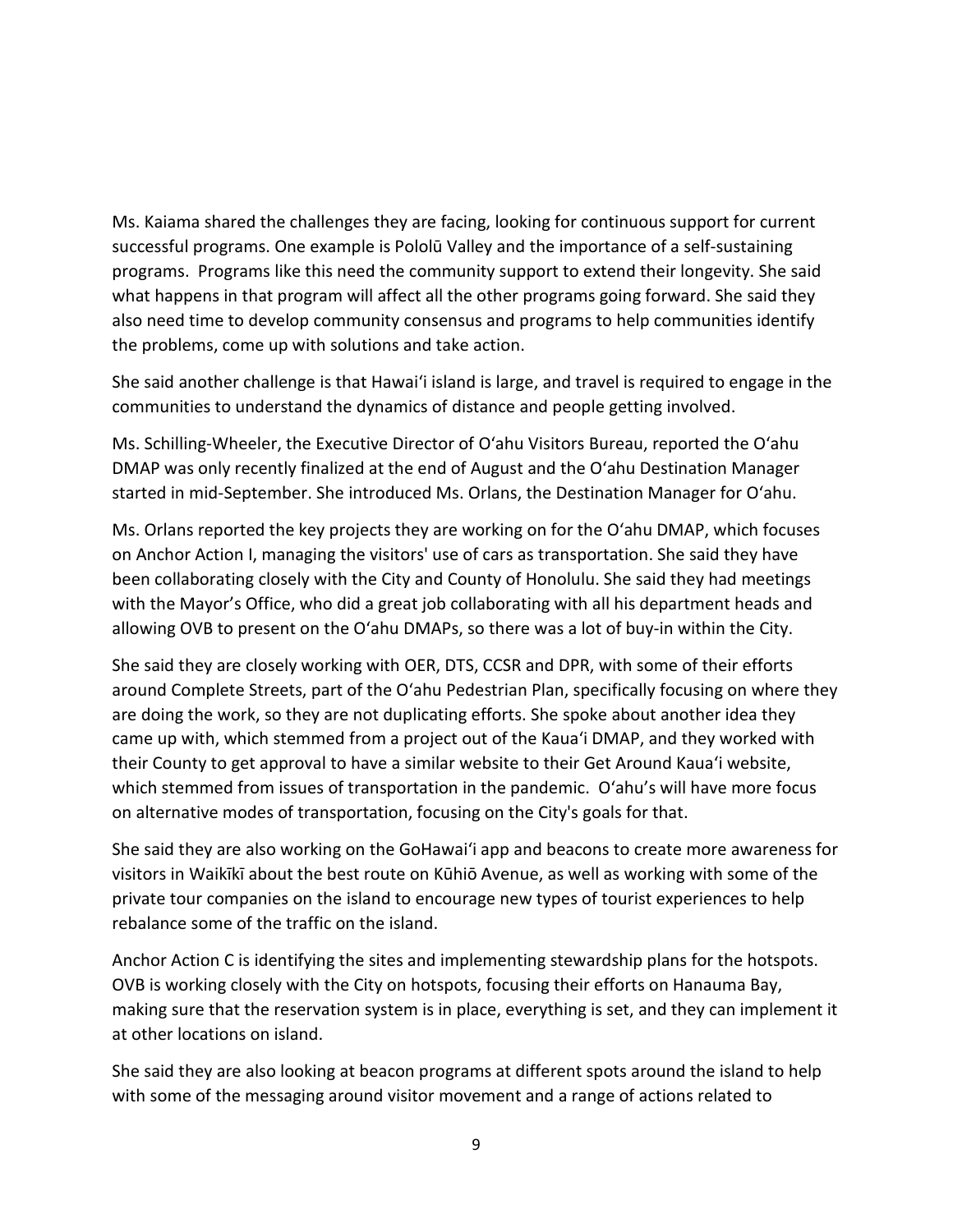hotspots. She said they are also determining with HVCB's marketing program if their new WAZE app messaging can support the GoHawai'i app and influence visitor movement around the island.

She said next up in the year is collaborating with DLNR statewide to see what projects are underway and determining possible additional improvements that can help visitors and residents alike.

Since she started in the Fall, a big focus had been around Action A, lowering the number of illegal short-term vacation rentals by supporting the city's improvement to enforce the current regulations. She said that Bill 41 CD1 is currently going through the process of becoming a law at the City level, so they have been working closely with HTA and supporting the City's effort through constant communication and testimony from industry partners as well.

Action B is implementing the pre- and post-arrival tourism communication program. This is where the kuleana and mālama messaging comes into play, and Ms. Orlans said it is grounded in their direction from HTA around the Mālama Ku'u Home messaging. She said they want to make sure the messaging is reaching visitors all along the way, and they are working with GMTs around the globe to make sure they push out consistent messaging for Oʻahu.

She said they are reviewing opportunities with the existing GoHawai'i app and other consumerfacing platforms to help with the messaging, some of which includes translation that they are working on with GMT's. Last summer, education messaging was needed, and they have been working closely with NOAA around education for federally protected animals, as well as for offshore hotspots, such as the Waianae Coast and Kāne'ohe Bay.

She said they continue to focus on supporting NaHHA and HTA with industry efforts for continuing cultural education and training programs.

The key focus in 2022 is the community enrichment program, which touches upon Oʻahu Action J, working with community partners to develop, market, encourage and support more collaborative, curated experiences that enrich residents and visitors. She said on Oʻahu they have 21 programs and events. She said the unique offerings help the community and also increase the number of authentic experiences they can offer to visitors, with the big focus on shifting visitors to non-peak season periods.

The challenges they have had are the need for continuous education and buy-in from stakeholders. She said they found it necessary to continue the ongoing effort, as Oʻahu has a vast network of stakeholders and communities.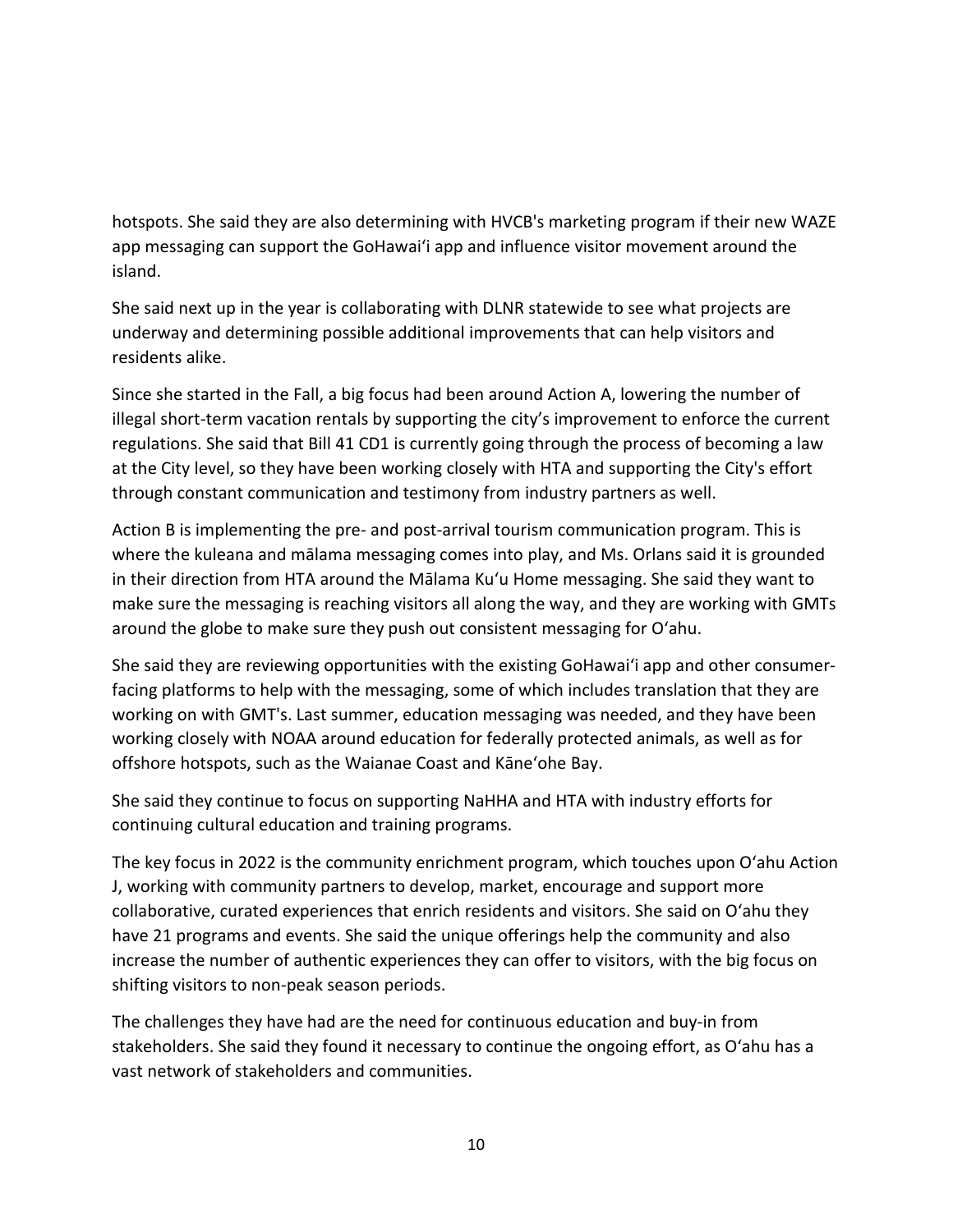She spoke about product maturity; they have a large number of residents and visitors competing for the same resources and traffic is also an issue for visitors and residents. She also mentioned another challenge is the availability of cultural experiences on the island. She said there is uncertainty with continuous support and funding for the community, industry, government DMAP initiatives, and the timeline for the DMAP is only three years, but some of the City projects are about five years. They are trying to complete projects within the DMAP timeline while working with the City's timelines.

Ms. Orlans shared the opportunities - building trust and relationships with various non-industry communities, i.e., working outside the visitor industry. She also mentioned an opportunity to elevate their cultural and environmental exchange and engagement with stakeholders through collaboration with community, industry, and government. They are trying to support community led initiatives with service and training in the community. She said it helps give the community a voice in management of areas, and helps voluntourism and ecotourism by creating more authentic cultural experiences where they have challenges. Lastly, opportunities to help diversify their economy by supporting other industries that are complementary with the visitor industry, focusing on Made and Grown in Hawai'i products and the film industry.

Ms. Anderson asked if there were any questions from the committee members.

Chair Yuen thanked everyone for their presentation. She thanked Ms. Anderson and acknowledged her team of Island chapters, whose community outreach work had been amazing, considering most of them have only been on the job for a few months.

Mr. Chun wanted to build on what Chair Yuen said about getting the message out there, what work has been done, and that there has been a lot of work planned for the future. He asked if there was any type of outreach or engagement with members of the Legislature with regards to the process. He said it would be great to hear from each of them regarding their plans, as he said it seems vague as to what has been done so far.

Mr. Regan said they are actively having conversations with various legislators and said it would be important for them to get the managers in front of key legislators, particularly their Tourism Chairs, as well as Ways and Means and Finance Committee Chairs who are instrumental in providing funding to support HTA and their mission. He said to Mr. Chun's point, there are the DMAP managers on each of the islands who have important messages to deliver to their legislators, and they will coordinate that. He mentioned that in meetings with legislators, they have been making it clear about all the great work going on. He said HTA did not invite all the liaisons from the islands to participate, but thinks it is a great idea.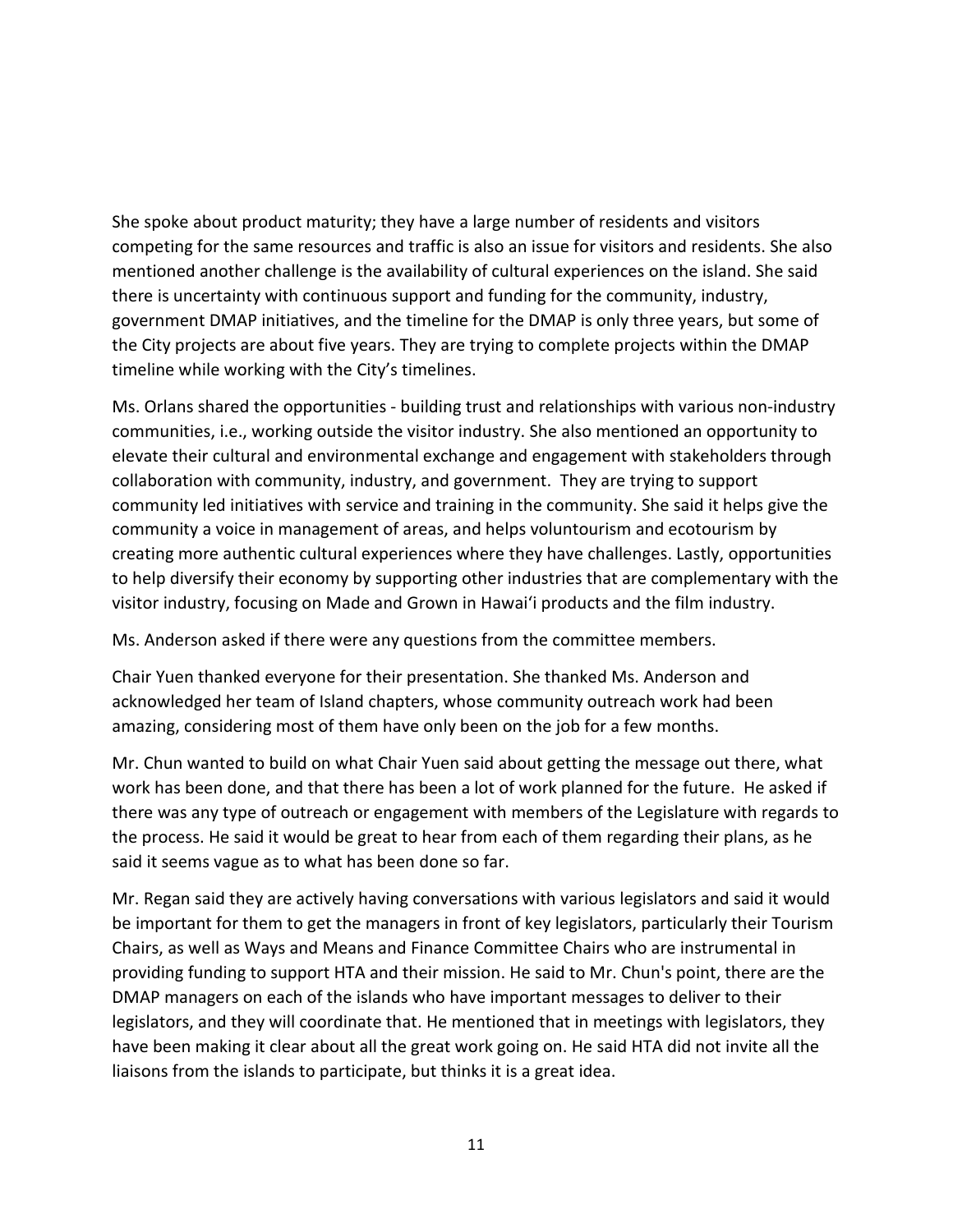Mr. Chun said it is a key piece and knows that HTA has been communicating that in all their meetings, but he thinks it is essential for the legislators to hear directly from each of the managers who are doing the work, and encourages them to set it up sooner rather than later, as they are at a critical time. In the legislative session, with some of the key measures moving forward in the session.

He added that prior to the destination managers going to make the presentations, it is important to prioritize what they are focusing on. He said it would be nice to see in the presentation, looking at the DMAP as a map, the overall feedback and actions, and picking out the ones to focus on for the year, and why they are prioritizing it, just to see how it fits into the grand scheme of the plan as funding and resources are constant issues. He said they have to be thoughtful how they attack the plan while talking to the decision makers.

Chair Yuen said to build on that idea, HTA needs to have all the legislators of all the islands hear it too. Given what happened in the last legislative session, they must try to get in front of each one so that each island's set of legislators are also invested and supportive of what they are all doing.

Mr. De Fries agreed that HTA should meet and present to each island caucus so they can support it, in addition to what Mr. Regan and Mr. Chun focused on, the power committees.

He also thanked the DMAP managers, as they could sense the passion they bring to their work. The passion is driven by the fact that they live in the communities and they are accountable to the communities. One piece of advice received from the Senate WAM chairman Dela Cruz is to create the MOU between HTA and county mayors. Although Mr. De Fries and the county mayors did not think an MOU was necessary because the mayors have had working relationships with HTA. However, HTA is moving to execute the MOU with each county. He said Mr. Chun raised a timely point and HTA should move on with the island caucus and the power committees.

Mr. Birch said they must help the legislators understand that the focus is on the steering committees who are built from the community members themselves and that they are leading the effort. The DMAP managers are only facilitating it and following their direction and executing the actions created by the community itself. He said that is the message he has been pushing out to the legislators. He said thankfully their island caucus allows him to speak to them every other month where he can explain things and make sure they are reminded who the steering committee members are regularly, that they are part of the community, and extensions of their constituents.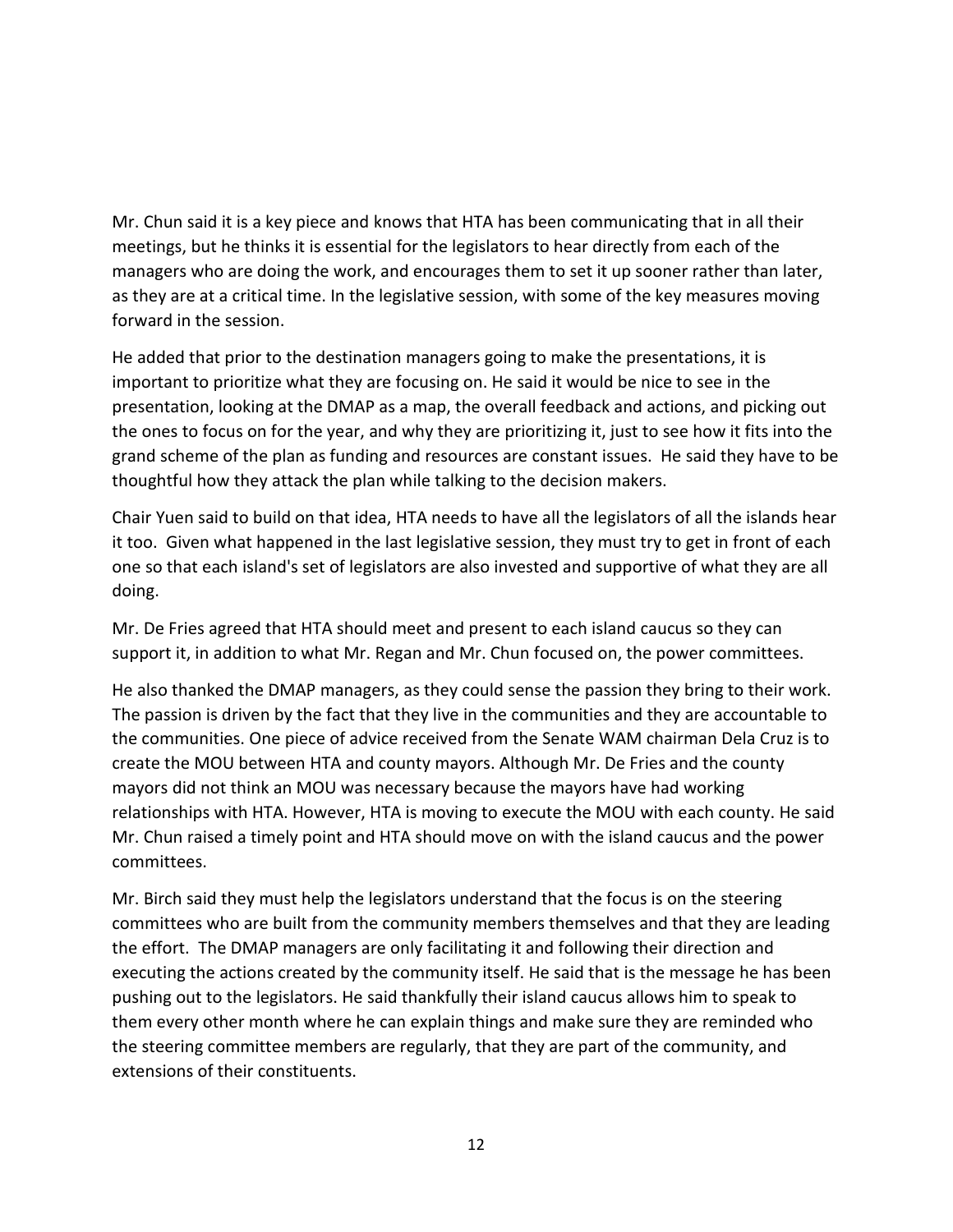Chair Yuen concurred that it is critical to do those updates for all islands, and regularly like Hawai'i Island.

Mr. Ching had a two-part question: one for leadership and a second for the managers and directors. He said he heard that there are three- and five-year projects, and wanted to know if there are other problems or roadblocks that the committee can be made aware of, and asked what the next steps are to keep it moving past the three years, or five years as a succession plan.

Mr. De Fries asked Ms. Anderson to comment on the three-year schedule.

Ms. Anderson said when they started on the process of building the DMAPs they knew the plans were short term for three years to start. They felt three years was a good amount of time to see some things come to fruition, and at the end of the second year, they will re-evaluate all of the actions, where they are, and see where to move forward. She said they are trying to accomplish as much as they can in the three years. When the DMAP was being developed it was the start of COVID. Therefore, they needed to be flexible and assess the situation as they went. She said they are all a team and are always looking at progress.

Chair Yuen added that when they developed the concept, they kept it short, to three years, as they knew things would change over time, especially with COVID. They wanted to be able to update the plans soon in case something changed and they needed to shift, but said as they are starting to roll the actions out, and getting into the communities, they know some items will take a lot longer.

She said they know it is not an overnight fix, especially involving the communities as that process in itself will take time to come to solutions that are truly community based. However, it will be worth it in the end, establishing relationships and managing issues that come up in the communities. She said they know it will take the support at HTA to continually fund everything, including Destination Managers, and figuring out the next stage of how HTA is organized based on the bills that are coming through the legislature. They know they will need to change, and be flexible moving forward, as the worst thing they would want is to get all the communities on board and the programs start, and then have everything fail. She said it is difficult because of what is going on at the legislature but at the same time, she thinks everything that has happened has given them an opportunity to rethink how they want to move forward.

Mr. Downing thanked everyone for all the hard work but mentioned the problem he has after listening to Chair Yuen speak about the legislature, and how things could change. For three years, something could be cut off in a year and a half. He asked from the managers what their number one priority is, as Mr. Chun stated there is no prioritizing. He wanted to know what is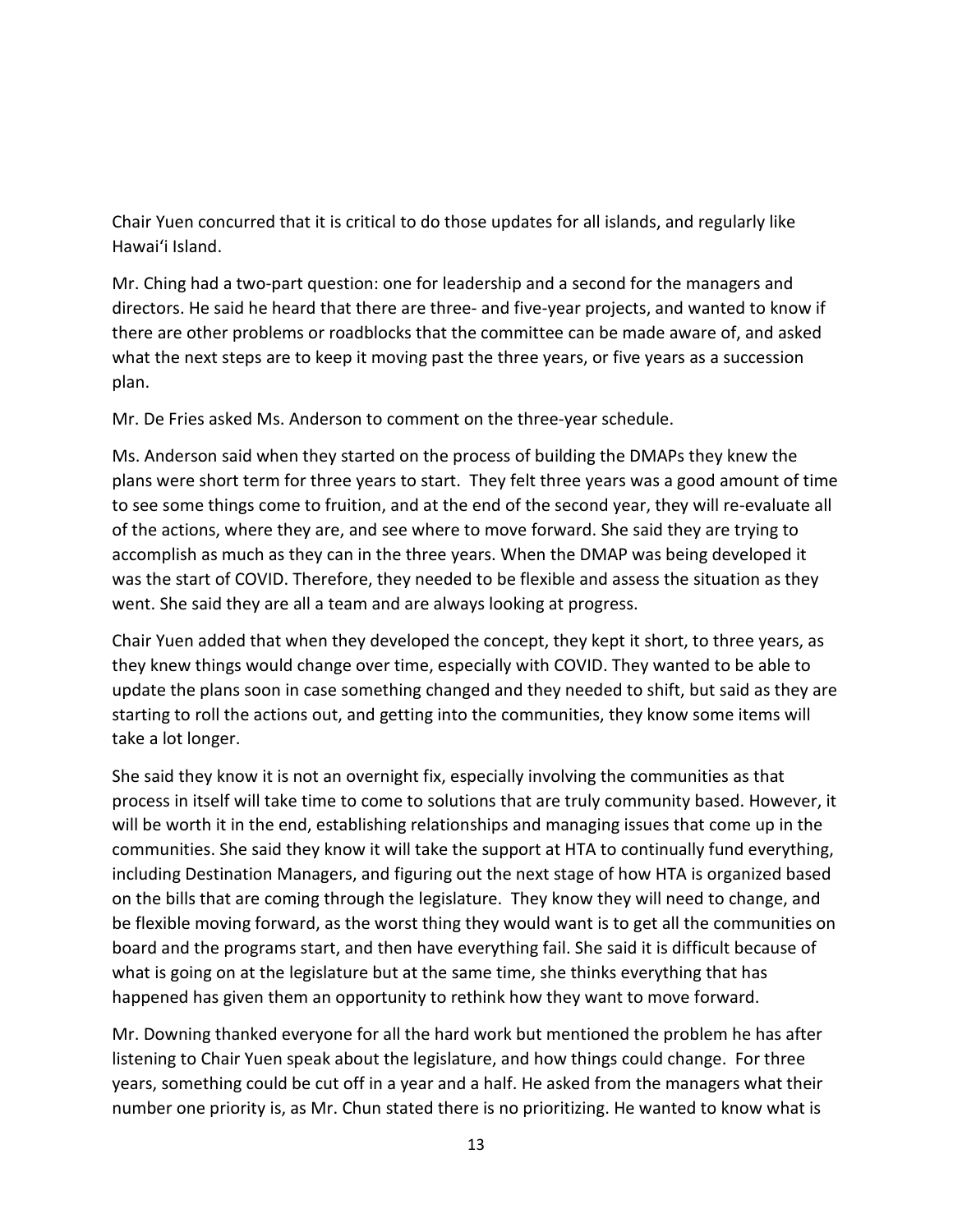the most needed for all the islands with the funding. He said they must shorten the concept in that they need to produce something that the community, who has been a stakeholder, can see. He said 3-to 5-year plans of grandeur can be in place, but they need to come up with something of value for the community.

Chair Yuen said part of it is that the DMAPs are setting the priorities - and part of the funding was set aside for implementation on the hotspots, and then will move forward with that. But The funds will get encumbered based on a budget they set the previous year and what they will award the current year, so things will move forward, and the budget will get set.

She said because there are so many more, they are going to try take down the issues that came out the DMAPs as they go, and HTA is funding a lot of that. She said in the first year it was a small amount because Ms. Anderson and her team will have to encumber the funds by the end of the fiscal year. So there is not a lot of time left in the fiscal year to get the budget items encumbered for projects or contracts given our new procurement process.

She said the idea is that the plan can get relooked at at the end of year three, to see if anything shifts in terms of priorities, allowing the island managers to make the shift as things happen. She said it is on HTA to continue supporting the funding they have to help with all the actions they are identifying, and the steering committees are prioritizing. Next steps will involve coming up with budgets for the action items that need funding support from HTA and that is what Ms. Anderson will be presenting at the next Ho'okahua Hawai'i standing committee meeting.

Mr. Downing wanted to know each chapter's priorities are. He said if the steering committee is the driving force, then what was the steering committee's priorities. He has not heard much about beaches, and wanted to know from each area if the beaches are of any importance as there was no mentioning of beaches with an exception of Maui, which spoke about sunscreen and limiting snorkeling tours to Lāna'i. He further expressed the difficulty of implementation if only Trilogy is allowed to do so; they cannot remove Trilogy either as it will fight to stay as it has a docking system on Lāna'i.

Mr. Downing said he cares about his community, he wants to produce what the community wants and needs, to get their buy-in. He said the trust will come if HTA produce for them. He said the community is very anti-tourist at the moment and it is a hard one to gain their trust without proof.

Ms. Kanoho said they have got the priorities and will send them to Mr. Downing. She mentioned that beaches were an issue for them where they had concerns about visitors taking up all the parking for beaches before residents can get there. Ms. Kanoho said they are looking through the partnership with the County they have had for years, and said she appreciates the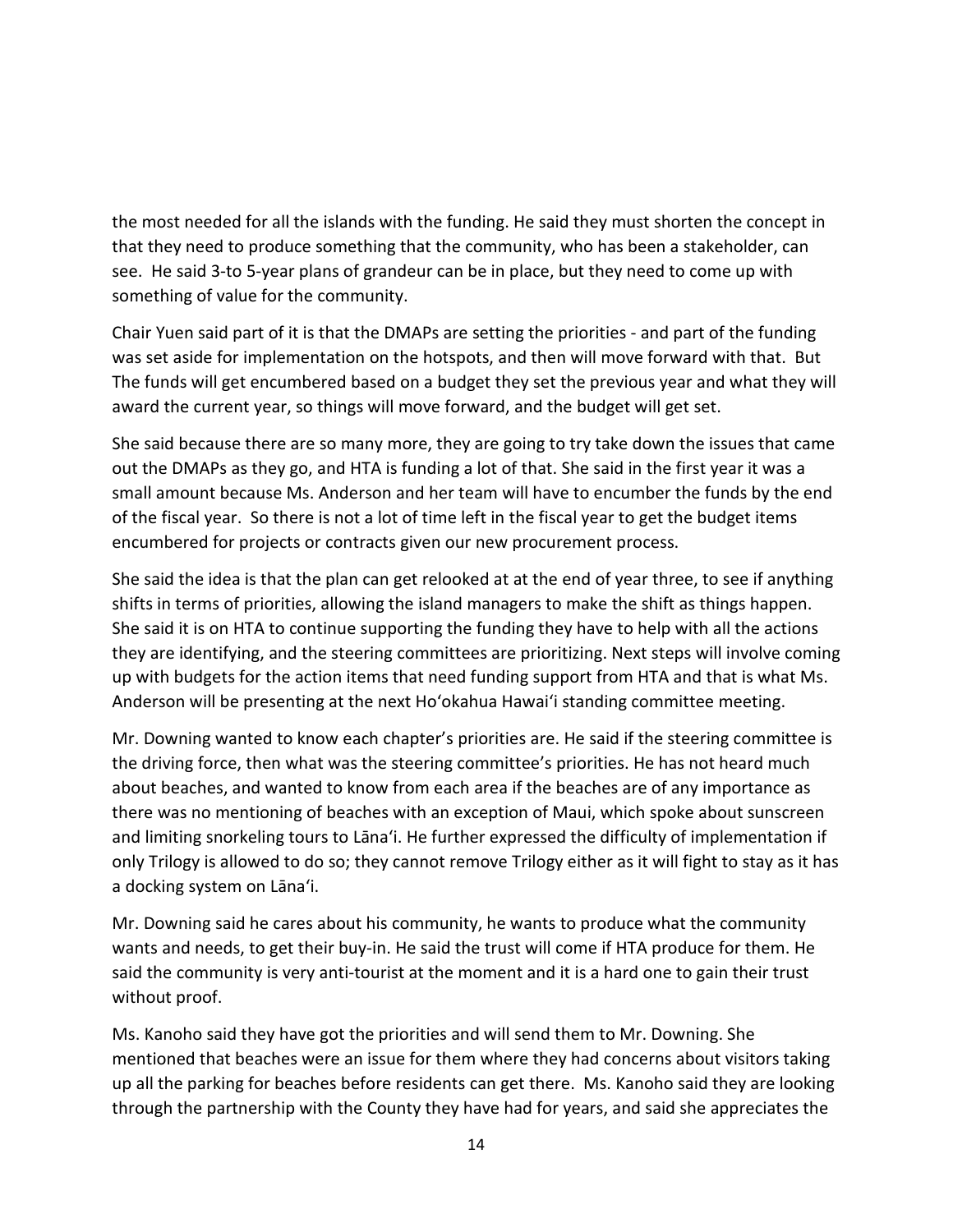the MOU, but as the mayor said they do it without an MOU, as it is a partnership. They are looking at how they better manage the parking situation, similar to Hā'ena, so that residents can show up and get parking.

She also mentioned the hotspots and how they better manage those areas, and they have a list and will send them to show what the hotspots are, and said they have been identified by the steering committee - a lot of this is through partnership.

She said the Kauaʻi DMAP team has to work with the State as a lot of their areas of attractions are State land. In the partnership meeting on Friday, they will talk about how to better manage these areas and how tours can be more legal and appropriate, as they were having issues with illegal tours taking over areas that they should not be in. She said it is a balance to have commerce but also being pono at the same time.

Mr. Downing thanked Ms. Kanoho and said it is good for everyone, the legislature, community and the State of Hawai'i as a whole, to see what each island prioritizes are. He said if it is out there, there may be more ways to collaborate with other people that they do not even know about.

Ms. Kanoho also mentioned that some of their residents at Kōkeʻe did not know about the parking meter charges and they were confused, so they have to do more outreach to the islands for them to understand.

She said she appreciates what Mr. Chun at Alaska Airlines and some of the other visitor industry partners are doing to support them. She said it is going to take all of them together to share all the Mālama messages, as it cannot just be the visitor's bureau, or HTA by itself, it must be the partners they work with that must also share the messages. She mentioned a boat company that is doing the right thing for Kauaʻi, even if it means losing business. She said they must also do outreach on their island as well with the residents to make sure they understand too, as some of them do not even know what DMAP is. She said they will be doing a meeting as the island chapters have done as well.

Ms. Kaiama said she supports what Ms. Kanoho was saying, and that the steering committee came out with the hotspot list that they are working on. They are trying to focus on what has been happening in the community and what positive outcomes they can work with, and then use that model to build consensus in other communities as they talk about other hotspots. She reiterated that priority is important for them as well, and as they have discussions and ideas with communities, they will find out what is important for their industry and how they prioritize what they will be doing.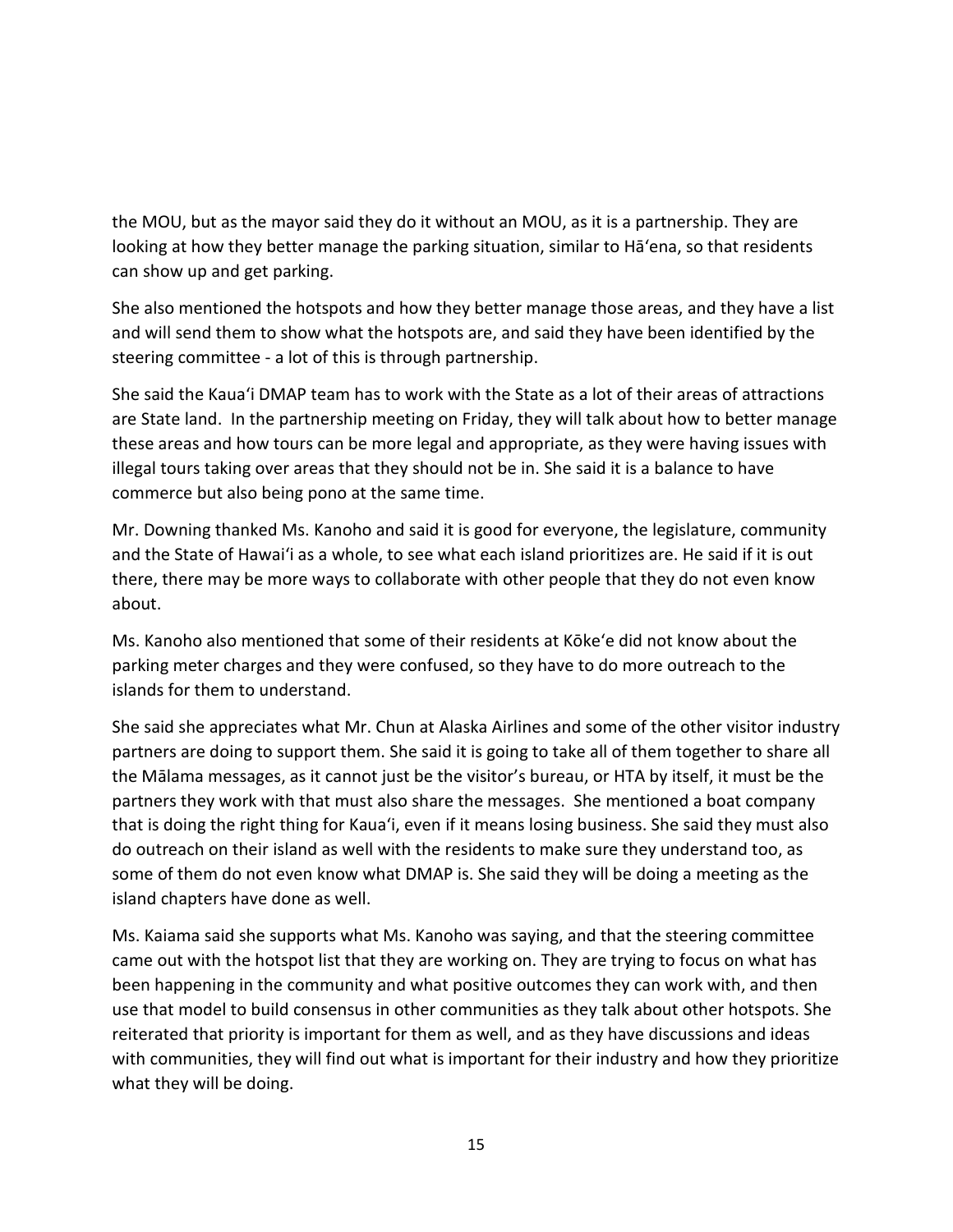Mr. Birch said they discovered through the process a great opportunity to work with many other partners, and they found out that through all the action items they laid out, entities like NaHHA, or the County's innovation grant, or different opportunities of resources are attacking all the action items simultaneously, and they ended up looking at the priorities with gaps, some of the ones where they can have the greatest influence on themselves and put financing towards it, that was not covered by some of the existing programs. He said they have to be very selective on their side and have to prioritize, but at the same time, they have action happening across the board.

Ms. Duong echoed what Ms. Kanoho and Mr. Birch said that when the steering committee put it together, it was not for them to put priority. Everything they put forward in the community was important for them. She said they had to come together to find out how they can make a difference in the community so they can see it and still move forward with the DMAP, all the action plans at the same time.

She said after all the advisory meetings that Ms. DeGaia attended with the community, they found that a big issue was hotspots on Maui, which she is attacking head on. She spoke about the Lāna'i rebranding and it was important for the community to be seen in a different light. She mentioned, the importance of Mālama Cultural Park on Moloka'i, and if they could succeed to make that happen, it would be big for them and the industry.

Ms. Duong said that although the vice chair is asking for priorities one, two and three, there are things that are all important overall. She said the community and the steering committee is happy with what they have done. Ms. DeGaia said Ms. Duong articulated their top priorities. She added that the community as they know, want to see action, and it is important that they see how dedicated they are to realizing the actions, and it is important for them to recognize them as collaborators of positive change in the direction of Mālama Kuʻu Home that they are dedicated to at the island chapters, under the leadership of the HTA.

Ms. Schilling-Wheeler agreed with everything the sister islands said. She said they all narrowed it down to ten sub actions the steering committee wanted them to tackle. She said it was also about working together with community at their meeting and to remember that part of that is government. Being able to work with government in a concise way to see where they are at, and who was working on what, helped them in the prioritization.

She said all ten actions are key for O'ahu, but pointed out that illegal rentals was a big issue. Hotspots, traffic and visitor behavior were also key, while not minimizing the other actions, such as buying local.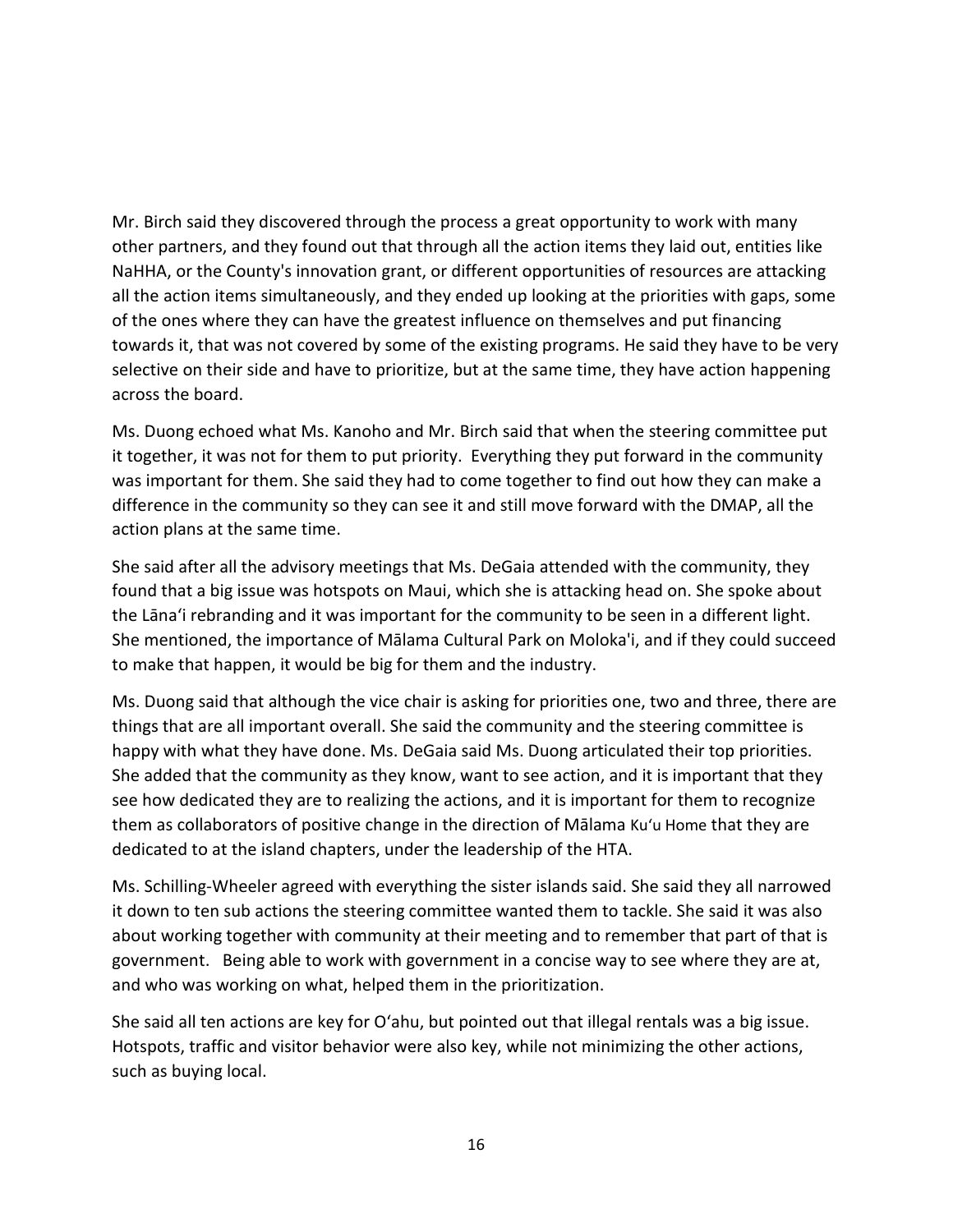She reiterated that working with the government agencies, whether the County or the State, also plays a part in how they prioritize. She mentioned beaches and said they show up in the hotpots, even if they do not speak about them specifically due to the length of the presentation. She said every beach and beach park is different with different jurisdictions, so it is weeding through it all and understanding all the components to work through them with the communities.

Mr. Downing clarified that the only reason he spoke about prioritizing is for the budgetary concerns and that perhaps his questions should be addressed to the community, and how the community like to spend the budget. He said he understands what everyone is doing and sees their passion; he would like the community to see the good work the HTA has done, so that the legislature champions HTA, not shuts it down.

Chair Yuen said those are important points. She reiterated what Mr. Birch said about opening up so many connections with others to see what they are doing, and that they are working together so they do not duplicate efforts and can be as efficient with the funds that they have.

Ms. Shilling-Wheeler gave credit to HTA and all the Destination Managers. She said it is important to remember with actions and sub actions, that they are working with other agencies, so it is their kuleana as well to be involved, take over and do some of the actions along with them. She said HTA has led the path and is appreciative to all of them. She said it is also the opportunity to have some of the agencies better understand DMAP, and better understand the priorities.

Chair Yuen said it is been great to see how everyone has come together to work on it all.

Mr. Chun reiterated about prioritization and said the effort was massive and comprehensive. He said it is not just an HTA's effort, and they are working through and with everyone, and with other community stakeholders. He said it is important to take the update to the legislators and to other community stakeholders so they can see the big picture, and how the actions they are focused on fit in with the bigger picture.

He said with the three to five-year plan it is important to see what the next phases look like and the following year, and which ones they want to tackle in the particular timeframes, as the other feedback is that they do want to see what the funding amount is needed to make these things happen. He said in some ways, drawing out the map in a clear way, will help them to see what they will be losing out on if they do not get the funding. He said they have already gone into community to ask what they want done.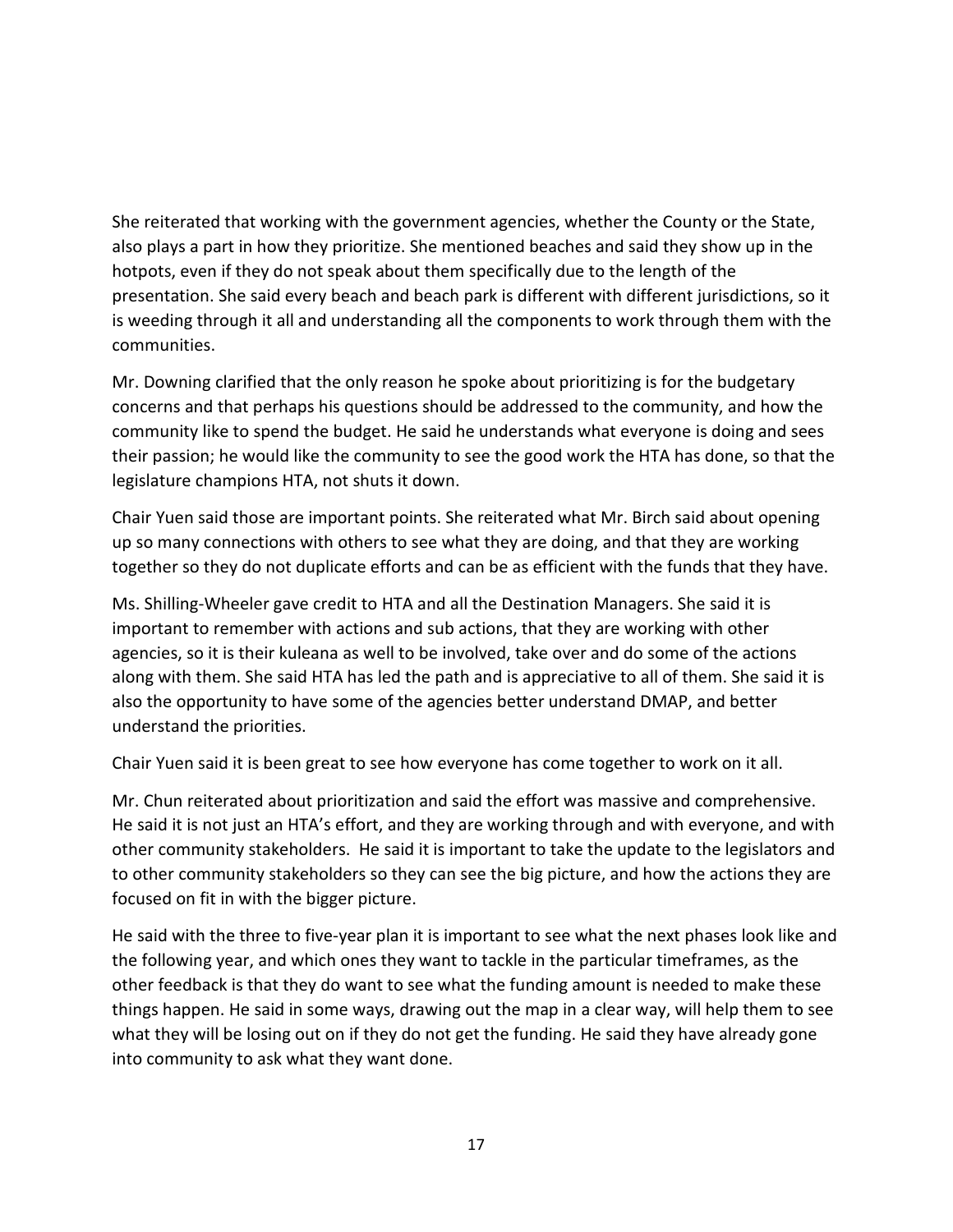Chair Yuen said that was the whole idea, to put together budgets for a lot of the priorities so they can be informed on what they, as HTA can try to help fund. She said they are sorting through a lot of things, but said Ms. Anderson is taking the next step, working with them to get their budgets for the priorities so they can set up HTA approvals of the specific projects coming up.

Ms. Kanoho said one of the biggest problems is that a lot of them do the work, do the right thing for the community, do not brag about it. She said they need to communicate more on that so people see their efforts.

She mentioned her partnership with the County as being very close. She said Nalani in the Office of Economic Development took their team together and looked at the different plans, the general plan update, the work they are doing through DMAP and looked to see who was doing what and addressing which areas, and then where are the areas they will help uplift with their funding as they know other things are being handled through DMAPs.

She said it is important to know who will partner in which area to see which have not been addressed and step in, so she said it has to be a partnership with all the parties at the table to best understand the priorities to move forward. She said they are turning the corner on something that is great and thanked the HTA, Ms. Anderson and everyone else that has brought what is so important for tourism moving forward in a balanced way, to show the community they care.

Chair Yuen said education is also critical and that will come up in the next agenda item.

Mr. Birch thanked HTA for the flexibility in the program as it is been a moving target in the initial stages. He said when they started the steering committee on the Hawai'i Island, there was no budget, only a vision and a group of individuals from the community coming together to say what they thought would be the best to help develop the relationship between tourism and the community. He reiterated what Ms. Kanoho said about coming around the corner and they are still evolving and transitioning as they are going through the process. He said every day is a new experience and a learning opportunity for everyone.

There were no questions from the public.

Chair Yuen thanked everyone for the discussion and update they shared, and said they may make it a regular thing as it is helpful to hear all the wonderful things they are doing with the communities and helping them turn the industry into a more sustainable and regenerative industry. Mr. Ka'anā'anā recommended they could be timed with the regular industry updates.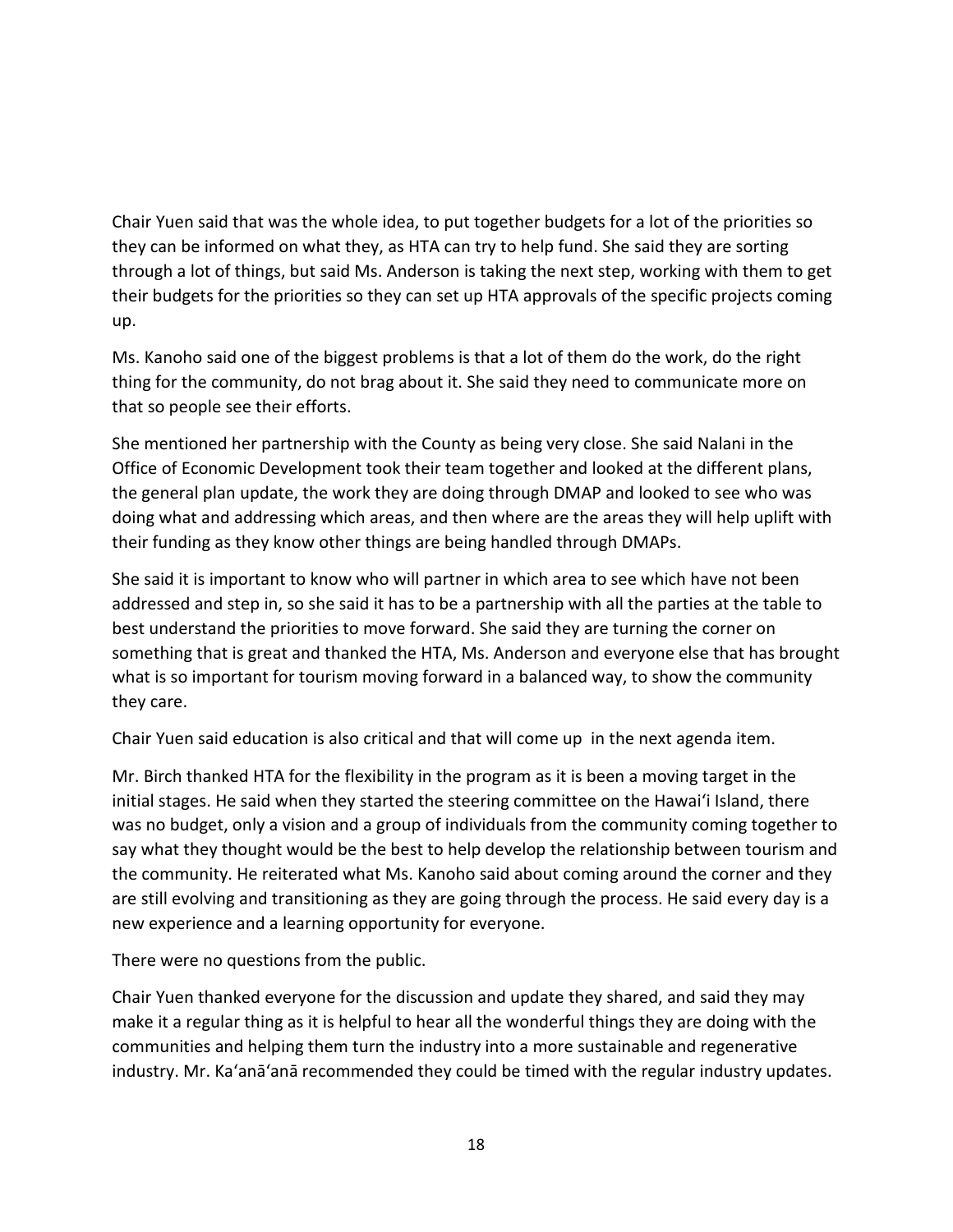## **4. Review, Discussion, and Recommendation on the Tourism Recovery and Marketing Plan for FY 2022**

Chair Yuen said the next agenda item is the same as the tourism marketing plan that the Board approves every year and it provides more detail into the budget items they approved already, so a lot of the items will sound familiar, but it shows what the staff will be doing.

She said hopefully the committee members had a chance to look through it for HTA to make a recommendation to the full Board. She turned it over to Ms. Anderson and Mr. Ka'anā'anā.

Ms. Anderson gave an overview of how the Tourism Recovery and Marketing Plan (TRMP) related to the strategic plan.

Chair Yuen mentioned that it is required for their HRS, their law, to have a Tourism Marketing Plan, and the "Recovery" was added because of the funding from the ARPA funds. Ms. Anderson showed the strategic plan, which is the guide for their agency, overall strategic directives, and they have in the tourism marketing plan.

She said for the Year 2022 funds, they added the word "recovery" as fiscal 2022 is through ARPA funds and those are about recovery, part of their statute - HRS 201B-6. She said it gets approved by the Board every year and at the end of every year, they come with an annual report to the Legislature where they are reporting on their activities.

Mr. Ka'anā'anā mentioned the 54 pages in the TRMP reflects all programs across all four pillars. He said if there were questions about any particular line item of the budget that was already approved, there is a corresponding section in the TRMP that corresponds to the budget.

He said in the introductory section, there is information about who they are and what they do legacy pieces of the plan that have always been included, and situational positioning of where they are at. He said it is important to understand that each of the sections of the TRMP for every market and project include a similar template, and there is an overview of each program, as well as the implementation. He said it identifies the staff responsible for the project, it identifies contractors working on the project, and the measurements and KPI's, or product that come out of each program. He asked if there were any questions.

Chair Yuen had some recommendations and thoughts. She said as they went through developing the strategic plan, they talked about updating the measures. She said the way the introduction reads, there is only the standard tourism statistics and there is a lot in the rest of the plan where they are tracking different measures - voluntourism numbers and shifts in other industry supporting tourism. She said she would like to see that brought to the front as most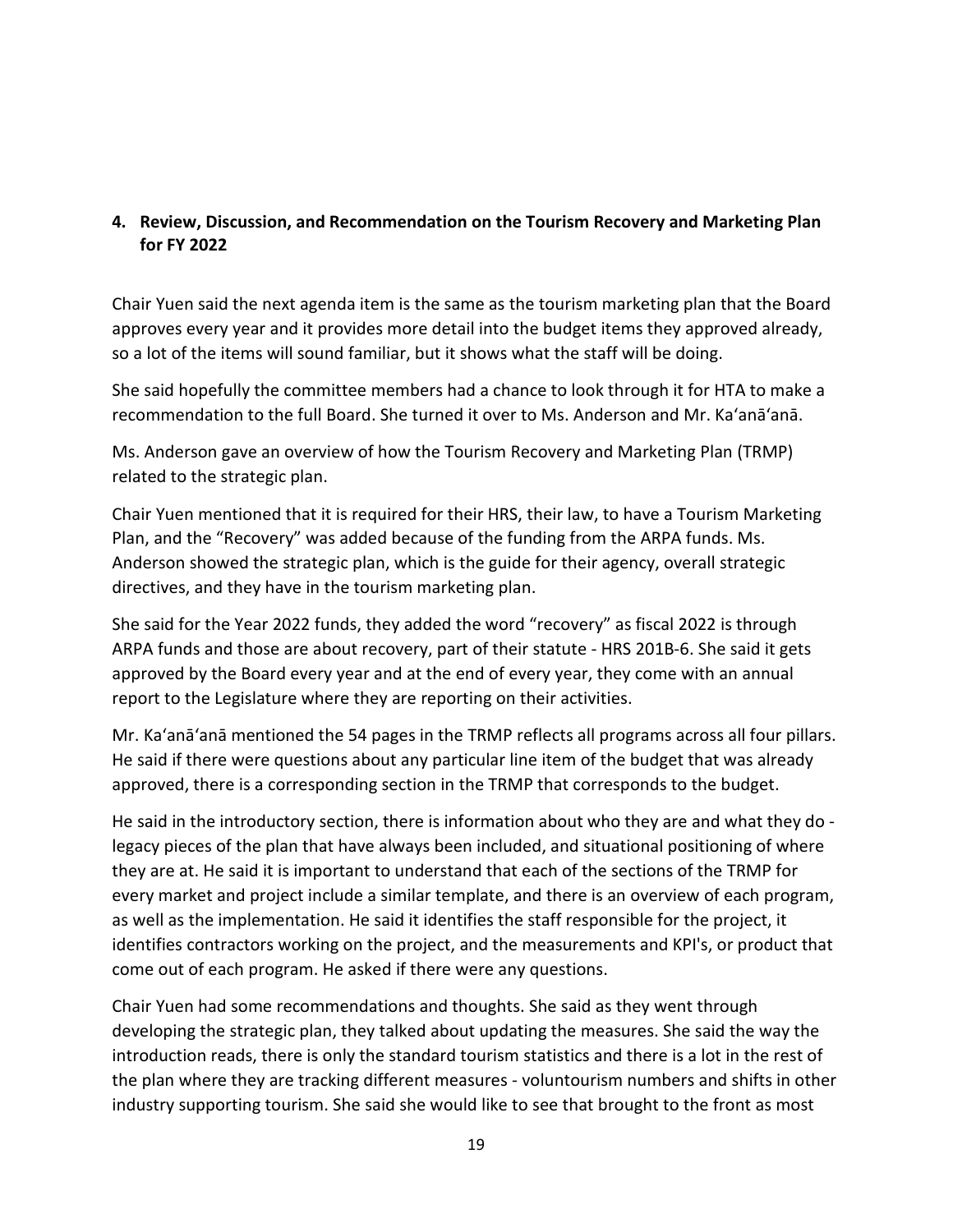people will read a few pages and stop, so said it would be helpful to highlight the changes in the measures they are moving forward with as it aligns with the shift in their Strategic Plan towards Mālama Hawai'i.

She said they must also talk about things the non-profits are doing so that it is measurable to bring out. She said a lot of it must be brought to the front so that it is clear that HTA is making the shift to a circular, regenerative economy, and figure out measures that also talk about their ʻĀina Aloha commitment.

She said for the selection of grant awardees, to use the rubrics from ʻĀina Aloha, the assessment tool, and how they select the awardees, and a lot of the metrics need to get showcased in the introduction, so that it is clear and highlighted. She said while it is the same thing they do every year; they want to show they are changing what they are doing and measuring different things that are more meaningful to the community as they want to see the shift in resident sentiment.

She also credited the idea from Mr. Zane about the cultivation of the leaders or cultural entrepreneurs, and that it would be great to have mentorship programs with our kupuna. She also said she would like to see more visitor education about endangered species, appropriate behavior and things to be mindful of.

Mr. Ka'anā'anā said it can be done and he thinks some of the those proposed by Chair Yuen are better suited to work into the fiscal 2023 year if they cannot for 2022, but, if possible, they can still fit them in. He said some of the struggles they had as a team in the performance measure or the KPIs that are identified in each section for each program, are programmatic goals as opposed to project goals, and questioned how they roll up the 80-something CEP program KPI's into something that is reportable and makes sense on a program level, as opposed to a project level. He said he needs help sorting through that.

Chair Yuen said they can talk offline to strategize. She reiterated Mr. Downing's concern of wanting something measurable to prove some good things that HTA are doing, and asked if Ms. Chun would have some tracking information they can use to take to the Legislature.

Mr. Ka'anā'anā spoke about the other pillars, as on page 9 it is traditional visitor industry KPI's, and wanted to make clear that every project that is being funded by HTA, has its own set of KPI's and they do track information, on an individual project basis if anyone wanted to see it.

Chair Yuen asked Ms. Anderson about her data sharing and asked if they can capitalize on the information somehow.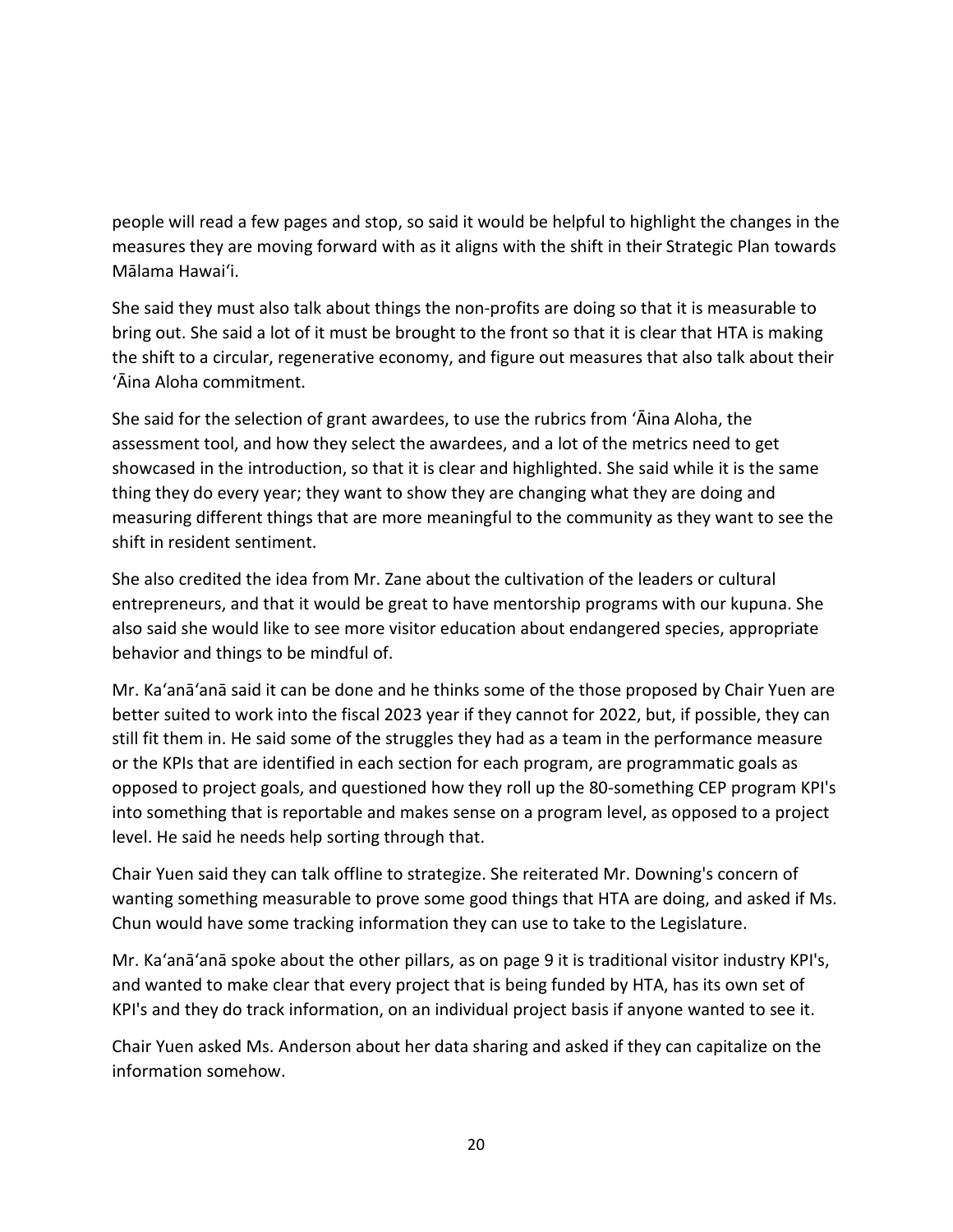Ms. Anderson spoke about working with Mr. Ka'anā'anā and his team, to set up a way for the program staff to enter all the data with all the program indicators, so it can be pulled up, evaluated, and summarized, and said that is the purpose to make it more efficient. She asked Chair Yuen to send her document with the changes.

Mr. Downing agreed with Chair Yuen and said if he understands correctly, they must change the way they are doing things when they write the new plan, and show the pieces upfront so they get an idea that change is happening.

Mr. Ching agreed with everything that was said and mentioned that they need to market HTA better and said 54 pages is too long. He mentioned feedback he got when working with the Legislature is that short, digestible one-page document was appreciated.

Mr. Ka'anā'anā agreed with everything said and mentioned moving forward, what they must do is think about two separate documents. He said there is a lot of detail as they were asked for a lot of detail in the documents. Perhaps they can do an executive summary, keep it at 5 or 6 pages, or pair it with an infographic, and then the backup base document - 54 pages, can be there.

Chair Yuen said that would be great.

There were no questions from the public.

Mr. Ka'anā'anā asked if they can vote to recommend and wanted clarity on what their expectations for his team were.

Mr. Chun said as a workplan, he would move to recommend approving, with Chair Yuen's revisions. He said he agrees with what has been said about different products, and said the workplan with 54 pages is needed that the HTA staff follow as their plan. However, for the DMAPs and other things, they create executive summaries or something more digestible, so they can clear up and show the shift in the organization. He moved to recommend approval.

Mr. Kam seconded and said to Mr. Ka'anā'anā that he would like to see all the updates as well, as Chair Yuen presented.

Mr. Casson-Fisher did a roll call and the motion passed unanimously, all agreeing with recommendations.

# **5. Next Steps and Next Hoʻokahua Standing Committee Meeting**